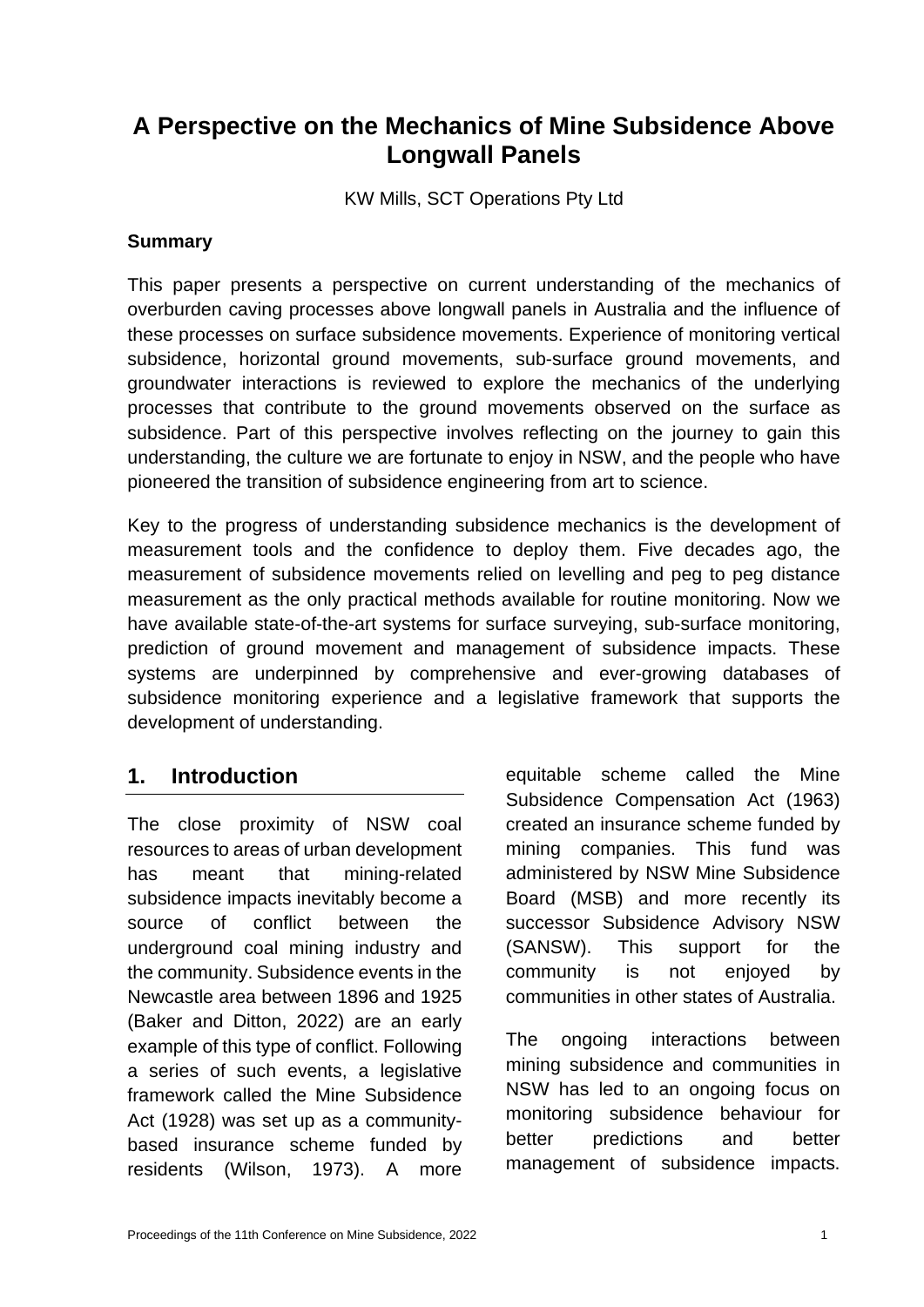This focus was initially directed only at impacts to built features and mining operations but has evolved to include impacts to natural features such as stored waters, cliffs, rivers, upland swamps and groundwater systems.

To manage subsidence impacts to built features, government regulators and mining companies initially relied on expertise and monitoring systems developed overseas, principally in the United Kingdom, the USA and South Africa. In 1973, the AusIMM held a conference "Subsidence in Mines" in Wollongong. In his opening address, Professor Gray noted that to his knowledge, that conference was the first time that a conference on subsidence had been held in Australia. The conference was attended by experts in subsidence from the UK, USA, France, Germany, India, Japan together with Australia's first expert in subsidence, W.A. Kapp.

To manage subsidence impacts to natural features has required understanding of the mechanics of overburden caving behaviour. This understanding has been acquired locally within Australia from the bottom up. By understanding the component mechanisms that contribute to the ground movements seen on the surface as subsidence, it becomes possible to more reliability predict the scale of impacts to natural features, develop appropriate and effective mitigation and remediation options, and develop appropriate monitoring and management systems. This process has enabled understanding of overburden caving

behaviour with implications well beyond simply managing subsidence impacts.

However, such understanding develops gradually and takes time to gain widespread acceptance. The Reynold's Inquiry into "Coal Mining under Stored Waters" is an early example of how understanding from field measurements that confirm the nature and extent of mining impacts on the overburden strata has been slow to be accepted. These results and understanding were available in 1977 but are still not widely accepted or included in many contemporary models of overburden caving and groundwater behaviour.

A figure presented by Orchard (1973) reproduced here as Figure 1 shows the nature of deformations expected above a longwall panel inferred from subsidence and confirmed by extensometers monitoring of 64 anchors at 8 horizons (Dowdell, 1968). It is interesting that more than 50 years later there is still debate above the nature of ground movements above longwall panels.



Figure 1 Overburden movements interpreted from observations of subsidence (after Orchard 1973).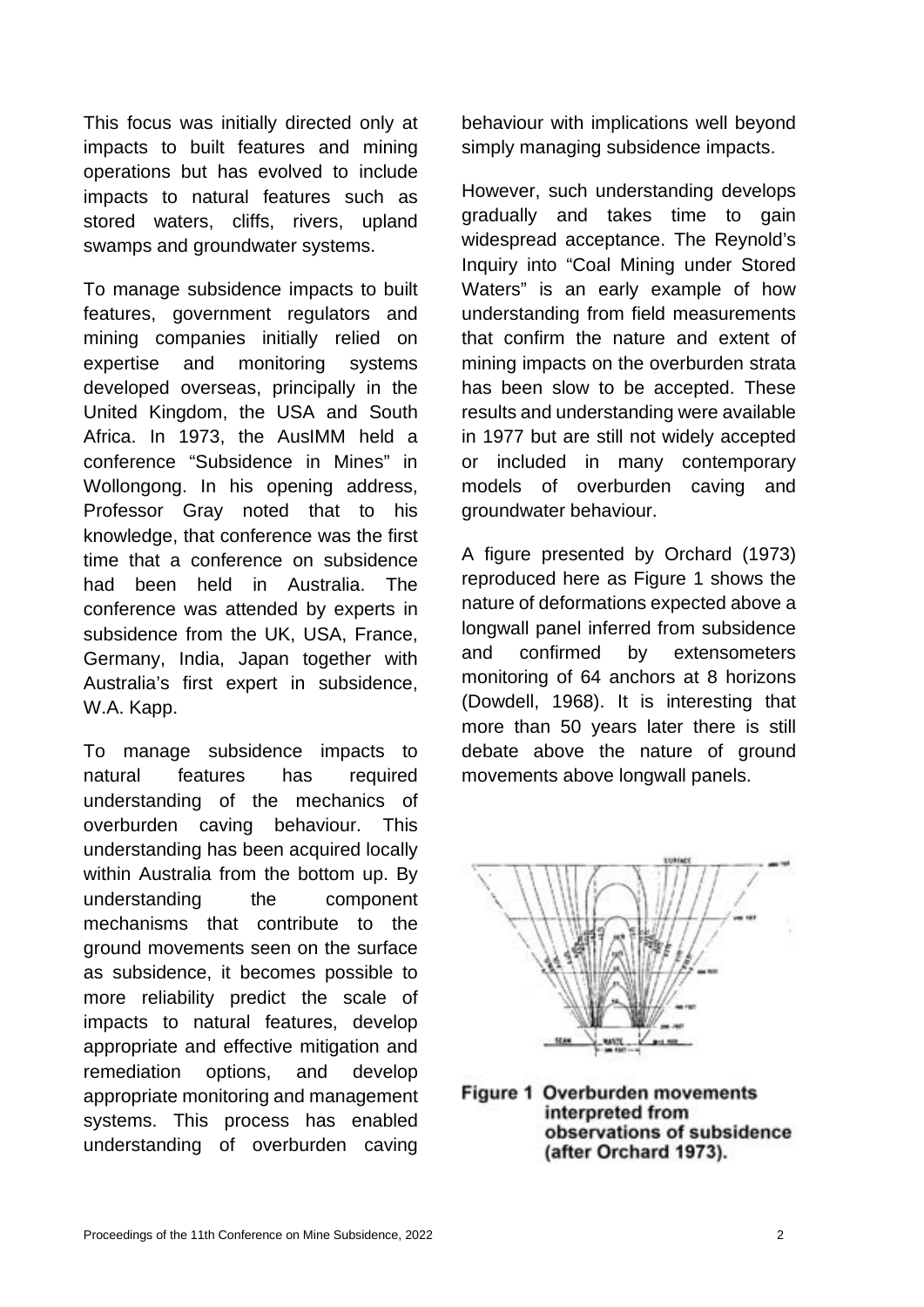It is clear that our subsidence engineering community must be vigilant to avoid past knowledge being eroded and lost. This paper attempts to capture the state of current understanding as it is in 2022.

Inevitably, a keynote review of current understanding involves presenting work that has been presented previously. This review is no different. The structure of the paper and some of material presented are drawn Mills and Barbato (2020) and Mills (2012) to inform a different audience. The interested reader is referred to these earlier works for more detail.

The paper is structured as four sections looking at vertical subsidence, horizontal ground movements, overburden caving behaviour and groundwater interactions. An overview of the mechanics is provided together with examples of key studies that illustrate the capability that now exists to monitor, model and manage subsidence impacts.

The understanding presented in this paper is a tribute to the many pioneers who have challenged the accepted understanding and looked deeper and in so doing have propelled the discipline of subsidence engineering from an art to a science.

# **2. Vertical Subsidence**

This section describes the key developments in conventional subsidence monitoring and how they have guided improvements in understanding subsidence impacts to natural features.

Vertical subsidence movements above coal mining operations have been observed and quantified for almost two centuries (Whittaker and Reddish, 1989), primarily because vertical movements could be readily measured using levelling techniques available throughout this period. Initial subsidence monitoring practices in Australia were imported from overseas and principally from the United Kingdom (UK).

Vertical subsidence is measured by repeatedly levelling a line of pegs spaced at intervals across the surface and using the differences measured over time to determine subsidence movements. Ground tilt and curvature are determined as the differential and double differential of subsidence. Horizontal strains are measured by chaining between pegs.

Holla (1985, 1988, 1991) presents summaries of characteristic subsidence behaviour for the Southern, Newcastle and Western coalfields based on this system of measurement. Holla confirmed experience from overseas that shows conventional subsidence parameters including maximum subsidence, maximum tilt, and maximum strain are readily predicted from simple linear relationships based on seam thickness, panel width and overburden depth. These relationships are still widely used today for the prediction of subsidence parameters.

Waddington and Kay (1995) describe a method known as the incremental profile method to predict subsidence and subsidence parameters. They found repeatable patterns in the increment of subsidence observed when each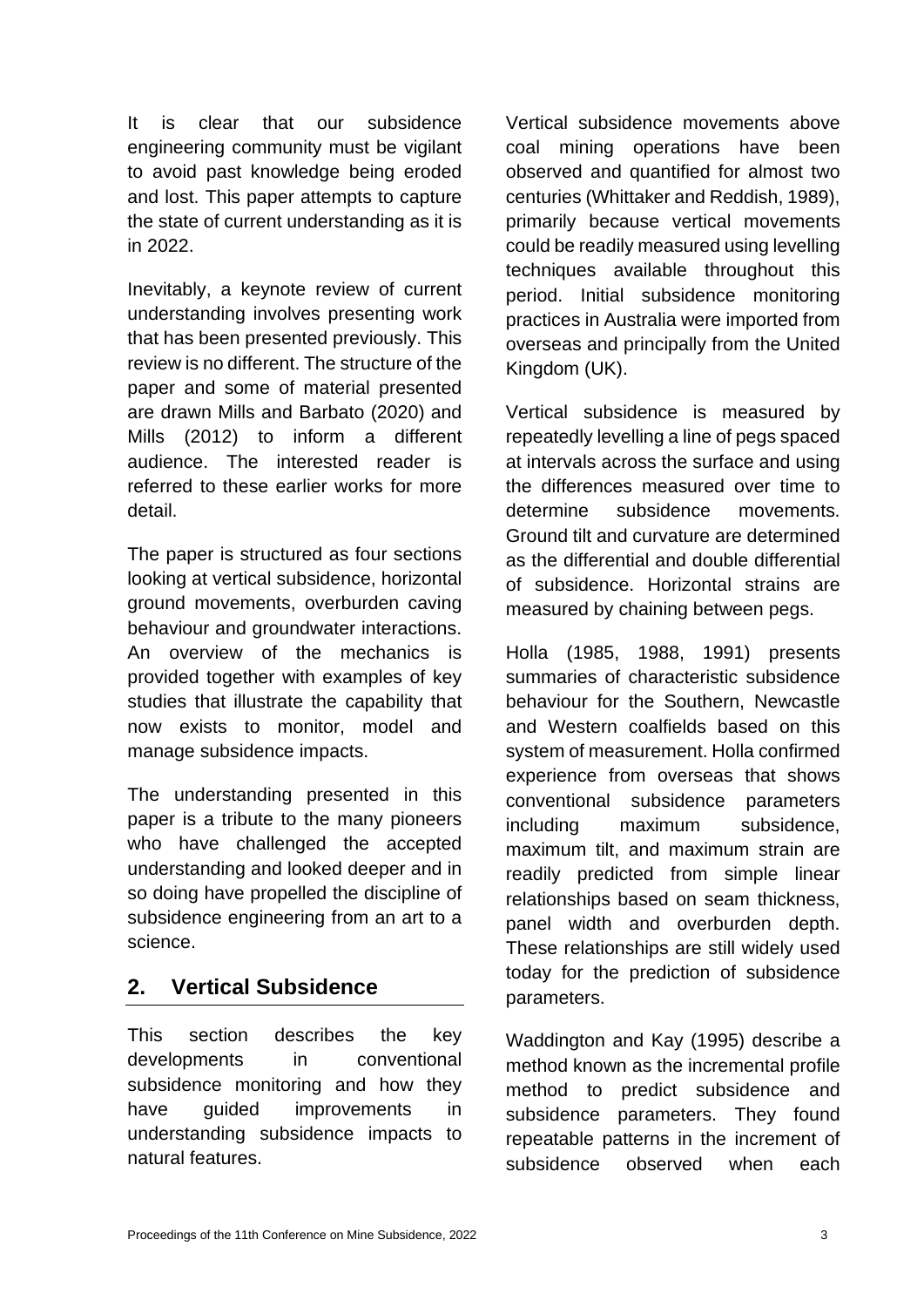successive longwall panel is mined. With suitable allowances for panel plus chain pillar width and overburden depth, the increments are able to be reconstructed as a predictive tool to reliably generate subsidence profiles for new mining geometries. The success of the incremental profile method as a predictive tool attests to the consistent, repeatable nature of vertical subsidence processes across a broad range of geological settings.

The variable nature of impacts to the overburden strata from longwall mining is more easily understood when the mechanism generating subsidence are able to be separated. Mills (1998) describes four separate processes recognised to cause vertical subsidence:

- sag subsidence over individual panels
- compression of the chain pillars and the strata above and below the chain pillars
- failure of pillar systems including failure of the immediate roof and floor strata
- unconventional subsidence effects.

These separate processes are discussed in the following sections.

## **2.1 Sag Subsidence**

Sag subsidence occurs as draping over the void created by each individual longwall panel. The relationship between maximum subsidence divided by seam thickness and panel width divided by overburden depth is shown in Figure 2.



Figure 2 Sag subsidence plotted conventionally as the ratio of maximum subsidence divided by seam thickness plotted against panel width to depth ratio.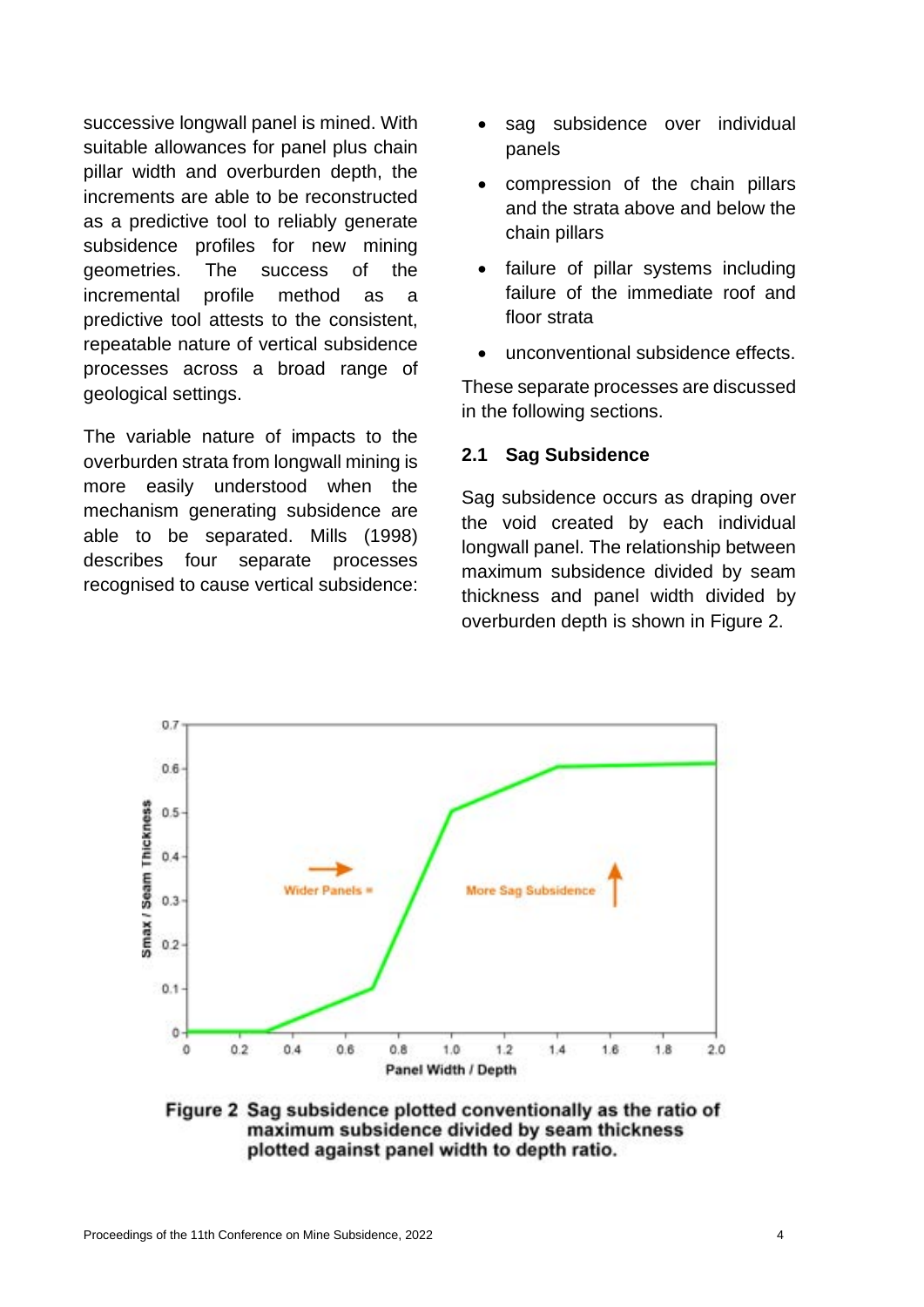This relationship is observed to be similar across many different geological settings with few exceptions. Combining subsidence results from a wide variety of sites and overburden depths provides insight into ground movements within the overburden strata above individual longwall panels.

The relationship is characterised as comprising four zones:

- When the panel width is less than approximately 0.3 times depth, surface subsidence is effectively zero.
- When the ratio of panel width to overburden depth ratio increases from 0.3 to 0.7, maximum subsidence above the centre of the panel increases linearly from 0 to 0.1 times the mining height (sometimes represented as seam thickness).
- When the panel width to overburden depth ratio increases from 0.6-0.7 to 1.0-1.2, maximum subsidence increases from 0.1 to typically 0.5-0.65 times mining height and in some environments more. The term critical width is applied to panels with a width generally in the range 1.0-1.2 times overburden depth but frequently greater.
- When the panel width to depth ratio is greater than critical width, panels are referred to as being of supercritical width and maximum subsidence in the centre of the panel remains constant at a maximum typically in the range

0.5-0.65 times mining height but in some environments higher.

This presentation was used by the National Coal Board (NCB) in the UK and has been widely used to summarise the characteristics of subsidence behaviour in Australia. Li et al. (2020) find that the maximum subsidence and maximum subsidence parameters are best defined for multiple longwall panels using the single panel width over depth ratio. This correlation confirms the expectation that the sag subsidence over individual panels gives rise to the highest values of subsidence, tilt, curvature and strain compared to the gentler subsidence across multiple panels.

This diagram sometimes causes confusion and misunderstanding. In some forms of the presentation, the maximum subsidence presented as a ratio of seam thickness on the vertical axis is the maximum subsidence over multiple panels of the same width rather than just the single panel implied. The presentation then gives the impression that high levels of subsidence can occur over a single narrow panel at depth. In practice, sag subsidence does not occur over a single panel until the panel width to depth ratio exceeds about 0.3 and only becomes substantial at a panel width to depth ratio of greater than about 0.7.

Figure 3 shows a more intuitive and informative way to present the same data. The axes are swapped and the panel width to depth ratio is inverted to be a depth on panel width ratio. Presentation of the data in this format provides insight into the caving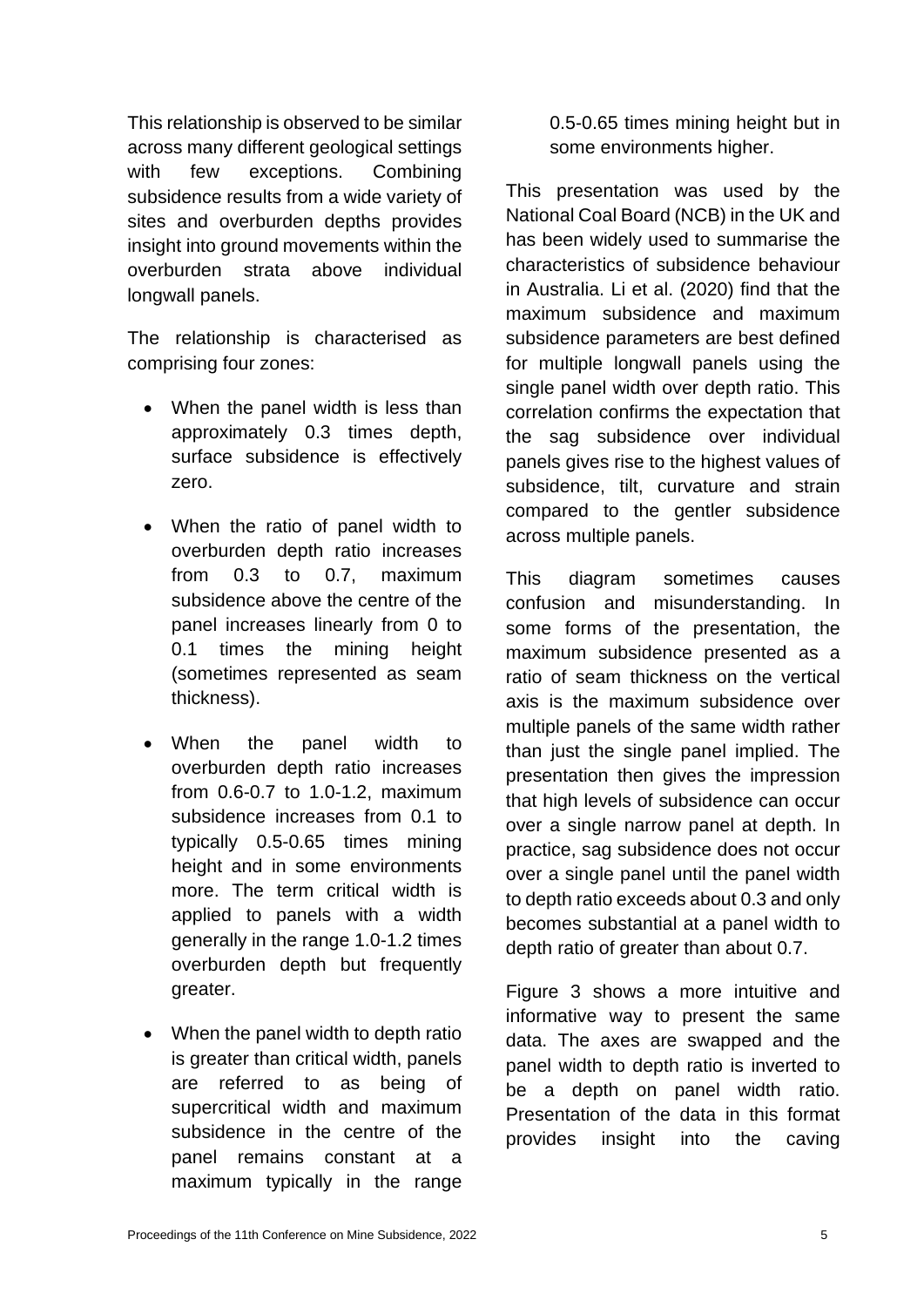mechanics above individual longwall panels. The four zones are apparent as:

- a zone of no subsidence at a height above the mining horizon of more than 3 times the panel width
- a zone of slowly increasing downward movement between 1.6 to 3 times panel width above the mining horizon
- a zone of rapidly increasing downward movement from 1 to 1.6 times panel width
- a zone of maximum downward movement from 0 to 1 times panel width above the mining horizon.



Figure 3 Subsidence experience shown in Figure 2 replotted with axes reversed and panel width to depth ratio inverted (after Mills 2012).

There is a zone of maximum subsidence or downward movement that occurs between the mining horizon and a height above the mining horizon equal to panel width. Above this horizon, there are two other zones where downward movement decreases with height above the mining horizon.

Subsidence data presented by Tobin (1998) from the Newcastle area provides further insight into caving processes when presented in this format (Mills, 2012). Tobin observed that even though the geological setting is similar for all the panels for which subsidence data is available, panels oriented in a northnortheast (NNE) orientation generated less subsidence than panels oriented in a northwest (NW) orientation. In the Newcastle area, the major horizontal stress is known to be oriented in a northeast direction. The axis of the NNE oriented panels is parallel to the major horizontal stress so only the minor horizontal stress is acting across the panel. In the NW oriented panels, the major horizontal stress is acting across the panel.

Figure 4 shows the subsidence data for the two data sets plotted in the format of Figure 3. Greater downward movement is evident in the NW oriented panels where the horizontal stresses acting across the panel are greater. These observations indicate the processes causing subsidence are rock failure processes that are influenced by the magnitude of the horizontal stresses acting within the overburden strata.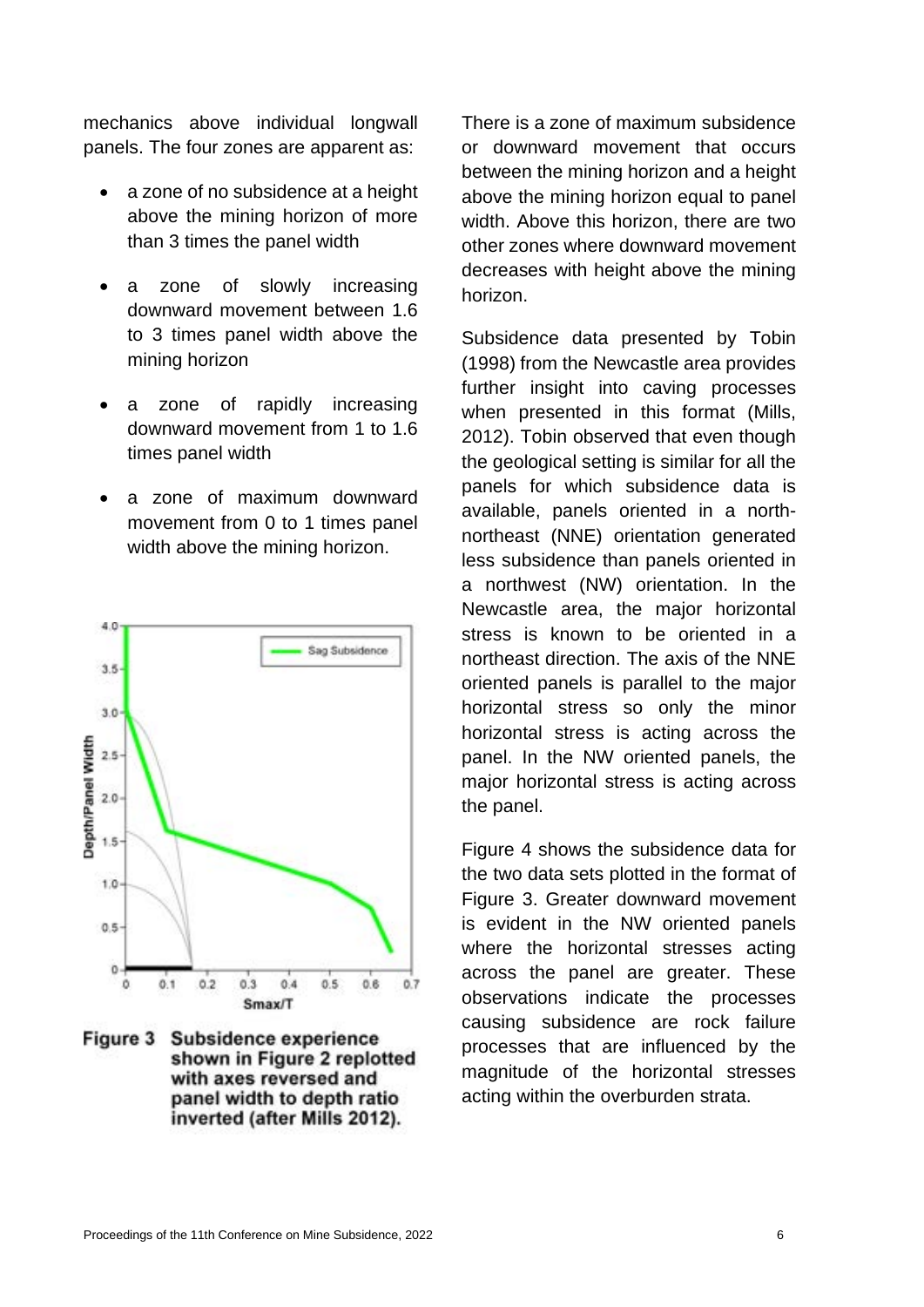

**Figure 4** Subsidence from longwall panels in the Newcastle area oriented across and parallel to the major horizontal stress (after Mills 2012).

Similar behaviour is observed in underground roadways. Gale (1986) describes greater deformations in the failed roof strata of underground roadways when the roadways are aligned perpendicular to the major horizontal stress. The biased deformation patterns in the roof of underground roadways are commonly used to determine the direction of the major in-situ horizontal stress.

Mills et al. (2011) shows how the bias in subsidence data across individual panels is routinely used at Ulan Coal Mine to characterise the direction of the major horizontal stress across the site. This information has been helpful to forecast geological structures that adversely impact underground mining conditions. These structures are observed to elevate the magnitude of the secondary principal

stress to be greater than the background major principal stress. This reversal in the stress direction is apparent in the subsidence profiles.

## **2.2 Strata Compression**

Holla (1992) recognised the influence of chain pillar compression in the subsidence profile and showed how this compression is related to strata compression caused by the side abutment loading from two adjacent extracted longwall panels. The chain pillars are compressed slightly by the additional loading, but they also concentrate load in the roof and floor strata where most of the compression movements occur. Lambe and Whitman (1969) show that the vertical stress below a strip loading, such as chain pillars, is still 20% of the strip load at a distance below the strip load of three times the strip load width. In other words, the stress in the chain pillars creates a stress increase for a considerable distance into the floor. By implication, a similar distribution of load occurs into the roof. The additional load on the strata causes cumulative compression that is expressed at the surface above the chain pillar as subsidence.

Mills (1998) explained the strata compression for chain pillar widths used in contemporary mine designs as being entirely elastic in nature. However, advances in numerical modelling discussed in Heritage (2017) and recent field monitoring experience show that non-elastic deformation of the strata above the chain pillars can also contribute significantly to surface subsidence above chain pillars.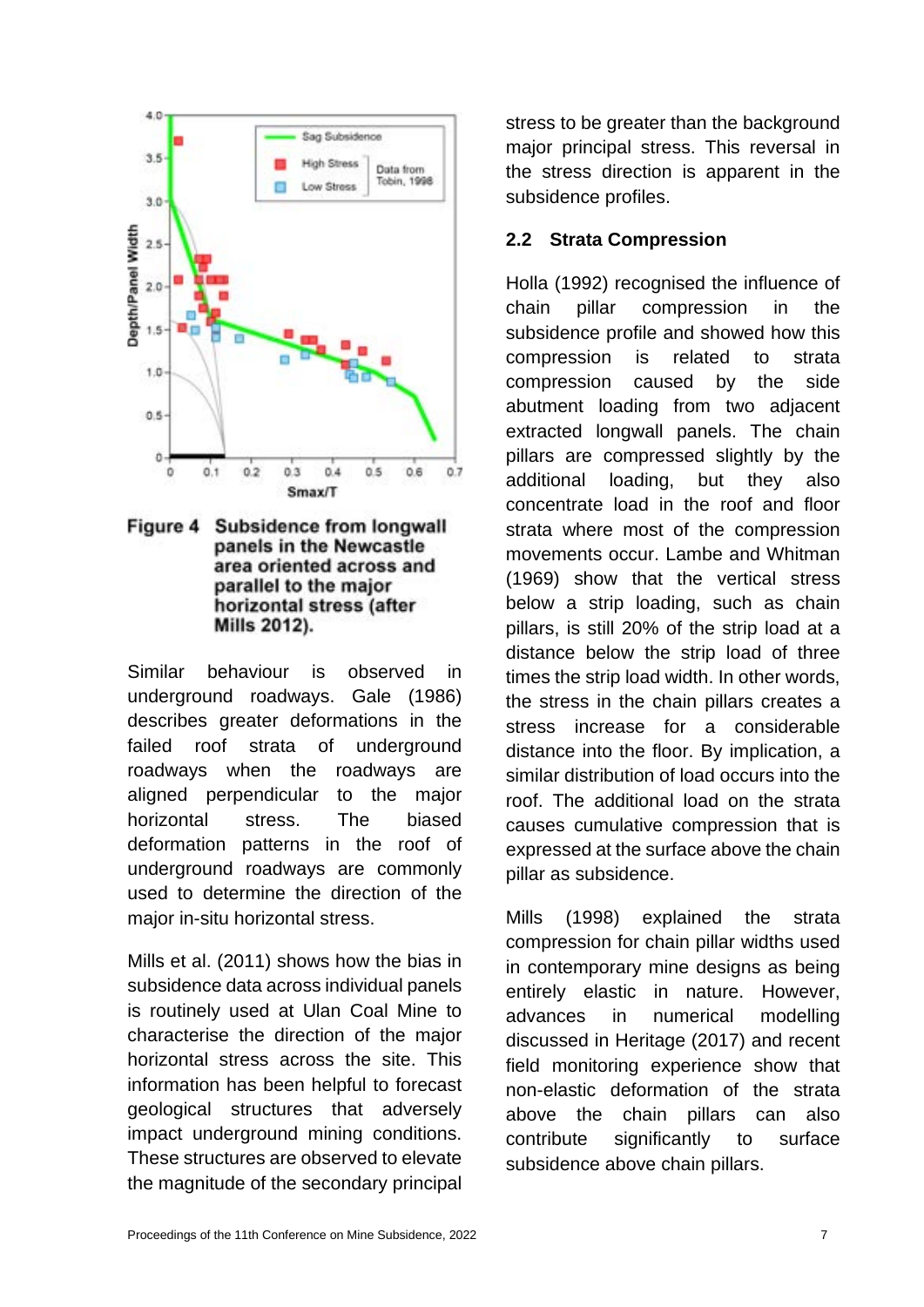At overburden depths of 100m, strata compression is typically less than 50 mm because the loads concentrated onto the chain pillars are small. At overburden depths of 200-300m, deformations above chain pillars are commonly in the range 200-500mm. At overburden depths of 400-500m, strata compression subsidence can lead to subsidence above the chain pillars in the range 700-1200mm.

Subsidence movements above the chain pillar involve a vertical compression process whereby the strata is compressed. This strata compression is opposite to the vertical stretching behaviour directly above each longwall panel observed as sag subsidence. This change from compression to stretching behaviour is significant in the context of various strata failure mechanisms and groundwater impacts.

## **2.3 Pillar System Failure**

Historically, the failure and subsequent collapse, or creep, of panels of standing pillars was a common source of subsidence. Longwall mining does not commonly create pillar geometries subject to this type of failure and so surface subsidence caused by pillar collapse is less common. Figure 5 shows subsidence monitoring data from six longwall panels at Kemira Colliery presented in Kapp (1973). This subsidence profile shows the effect of chain pillar failure when the pillars are small and strata compression when they are larger.



Figure 5 Subsidence profile from Kemira Colliery showing the influence of failed chain pillars on the subsidence profile (after Kapp 1973).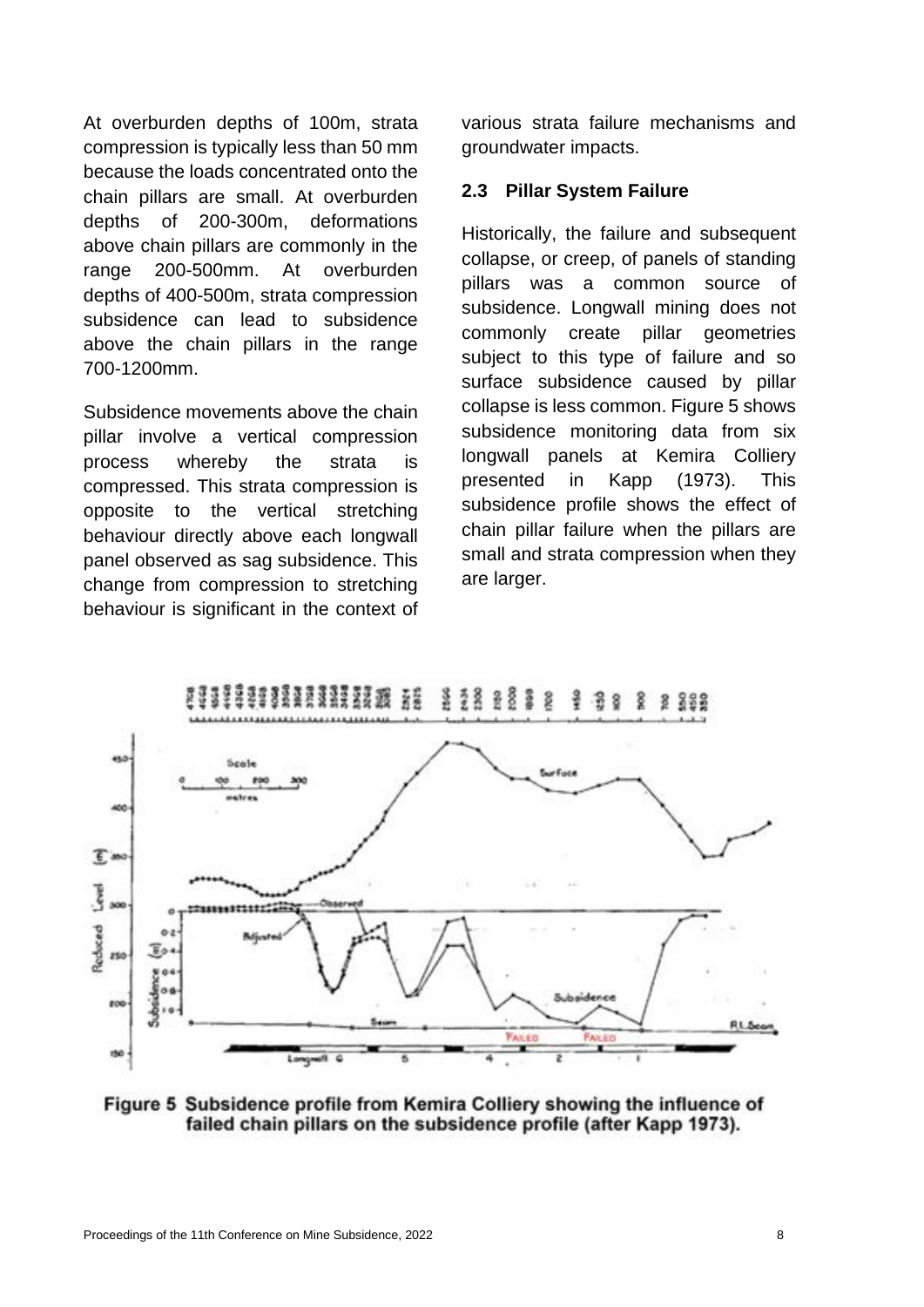Other examples of pillar failure in longwall operations tend to occur in geological settings where low strength bedding planes are present in the roof and floor strata. These types of failure are most common in large development panels of similar sized pillars such as main headings. They are an issue that needs to be considered in the design of such pillars but are not of particular interest in a subsidence context.

## **2.4 Unconventional Subsidence**

Kapp (1973, 1980) identified horizontal strain concentrations at topographic low points and upward movement in these areas relative to the surrounding strata. The horizontal movement has come to be known as valley closure and the upward movement as upsidence. Shear movements on bedding planes are infrequently observed at the surface as ripples and overrides. These features lead to unconventional subsidence that is typically difficult to predict in advance.

These unconventional effects are usually a consequence of horizontal movements and are discussed in Section 3.

## **2.5 Combinations of Vertical Subsidence Components**

Figure 6 shows an example of how the combination of strata compression subsidence and sag subsidence combine to give the subsidence profile observed at the surface. In this example, the overburden depth is effectively uniform at approximately 400m. The sag subsidence above individual panels is a function of the panel width. Three of the panels are 158m wide and four are 185m wide. The strata compression subsidence is inferred as the difference between sag subsidence over individual panels and the final subsidence profile. Strata compression subsidence is effectively uniform and a function of the geometry of the 45m wide centre to centre chain pillars between all the extracted panels.



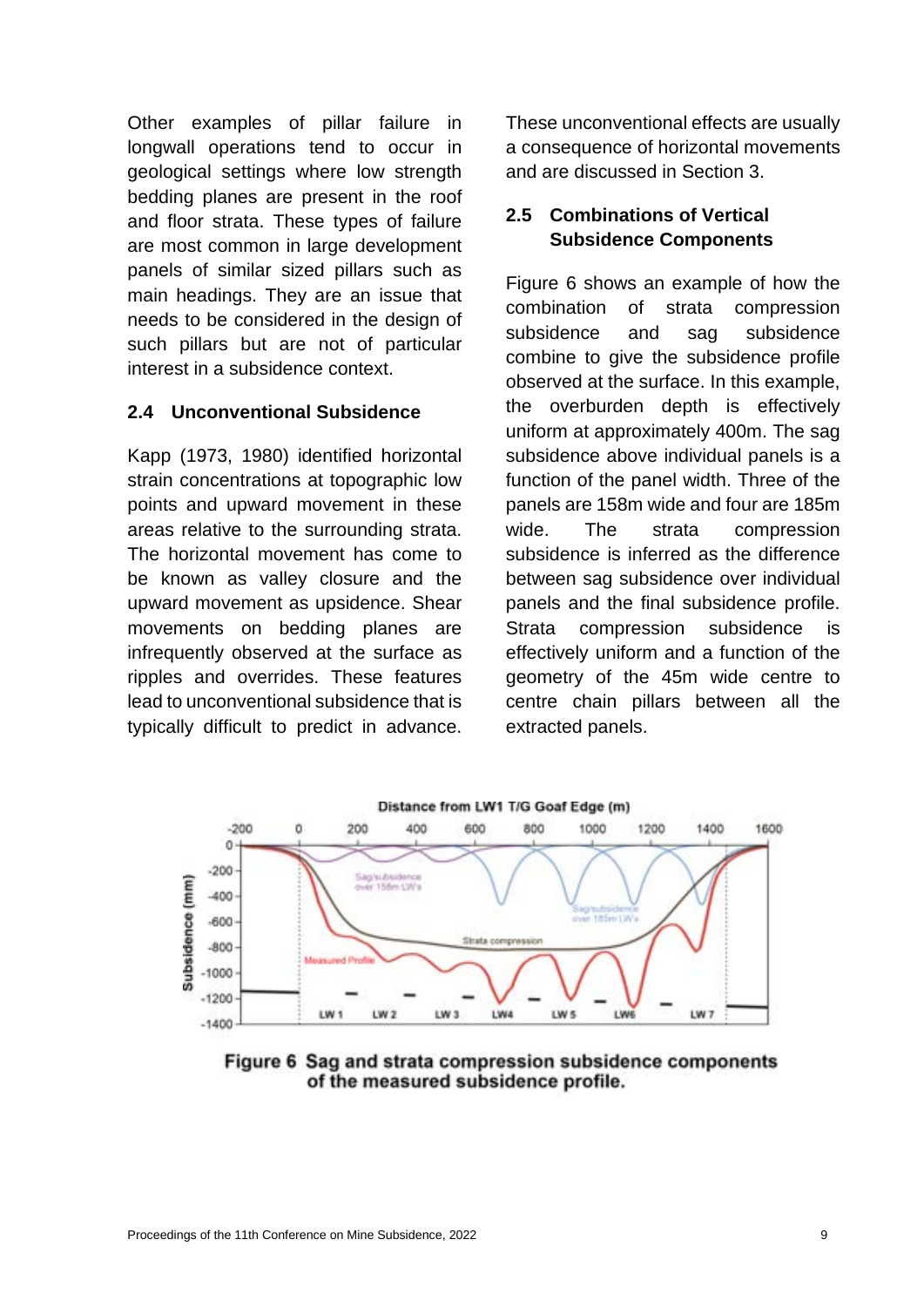# **3. Horizontal Movements**

Understanding of the mechanics of horizontal subsidence movements has tended to lag behind the understanding of vertical subsidence movements. The monitoring systems used to measure subsidence and reporting protocols for subsidence were, and still tend to be, focused on parameters of relevance to built features. These parameters, vertical subsidence, its derivatives tilt and curvature and horizontal strain in the direction of the subsidence line are less helpful in the context of impacts to natural features.

One of the primary reasons for this lag in understanding relates to the systems available to measure horizontal movements. For most of the last century routine measurement of horizontal subsidence movements were based on measurement of peg-to-peg distance along subsidence lines and converting changes in this distance to strain (change in length over length). Precise surveying tended to be limited to high value structures such as dam structures (Reid 1998, 2001). Routine peg-to-peg chaining used for subsidence monitoring does not measure or even allow for the existence of horizontal movement perpendicular to the line. The absence of this information limits the understanding that can be derived from the measurements in relation to horizontal movement.

Measuring both components of horizontal movement became practical once total station survey instruments became widely used for subsidence monitoring in the 1990s. When GPS, now

GNSS, survey systems became widely used for survey control of subsidence measurements from about 2000, threedimensional subsidence movements including the effects of far-field movements became available. In the last decade, dedicated stand-alone GNSS units have become available to monitor the location of fixed points in three dimensions and relay this information in near-real-time through the internet (Nicholson, 2022).

This section describes the mechanics of the three independent components recognised to contribute to horizontal subsidence movements above longwall panels. These three components are referred to as systematic horizontal movements, stress relief movements, and horizontal movements in a downslope direction (Mills, 2014).

## **3.1 Systematic Horizontal Subsidence Movements**

Systematic horizontal movements refer to horizontal movements associated with sag subsidence above individual panels and trough subsidence above multiple panels. These movements involve a change of direction soon after the longwall face has passed. The magnitude of systematic horizontal movements is typically in the range 100-200mm.

Systematic horizontal subsidence movements are most readily observed in flat terrain and low horizontal stress conditions when the other two processes that cause horizontal movements are not present.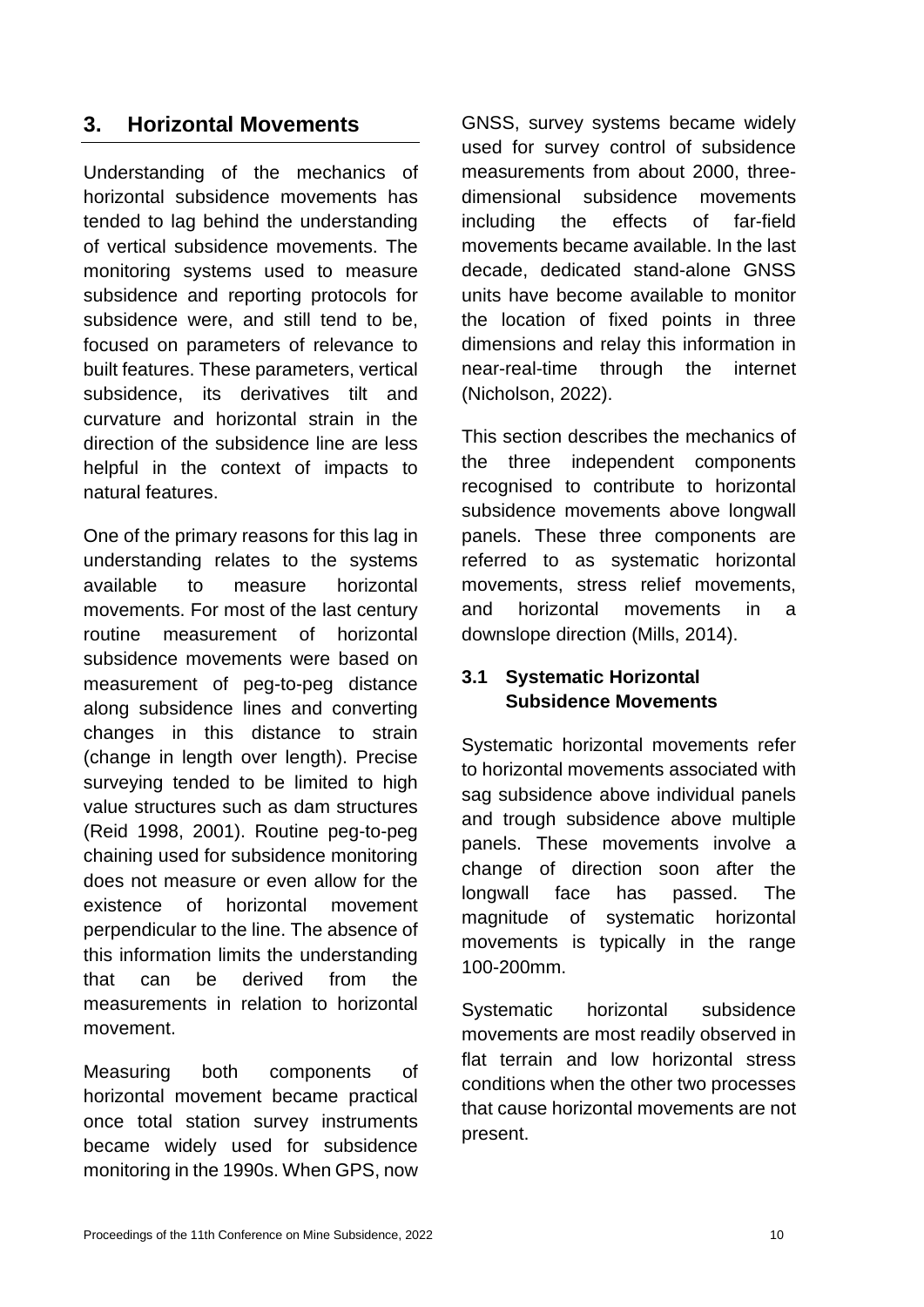Figure 7 illustrates the horizontal movements typically observed above a single retreating longwall panel in flat terrain. Initial movements are in a direction toward the active mining area from all sides. The magnitude of this initial movement is typically of the order of 10% of the eventual vertical subsidence; 100-150mm of initial movement is typical for subsidence of 1-1.5m.

When the vertical subsidence has reached about half of its maximum, typically some 0.3 times depth after the longwall face has passed, there is a change in direction so that subsequent horizontal movements occur in a direction toward the retreating longwall face.

Above the central part of the longwall panel, this change causes a complete reversal in direction. The magnitude of the subsequent movement is typically larger than the initial movement so that there is a permanent offset in the direction of mining. In other places around the panel, the change in direction is more subdued. At the start of the panel, both the initial movement and the subsequent movement are in the same direction so the two are additive. Systematic horizontal movements are therefore typically greatest at the start of a panel. At the finishing end of the panel, only the initial movement occurs. The subsequent movement does not eventuate because the longwall does not continue past the finishing line.



Figure 7 Systematic horizontal movements around an extracted longwall panel in flat terrain (after Mills 2001).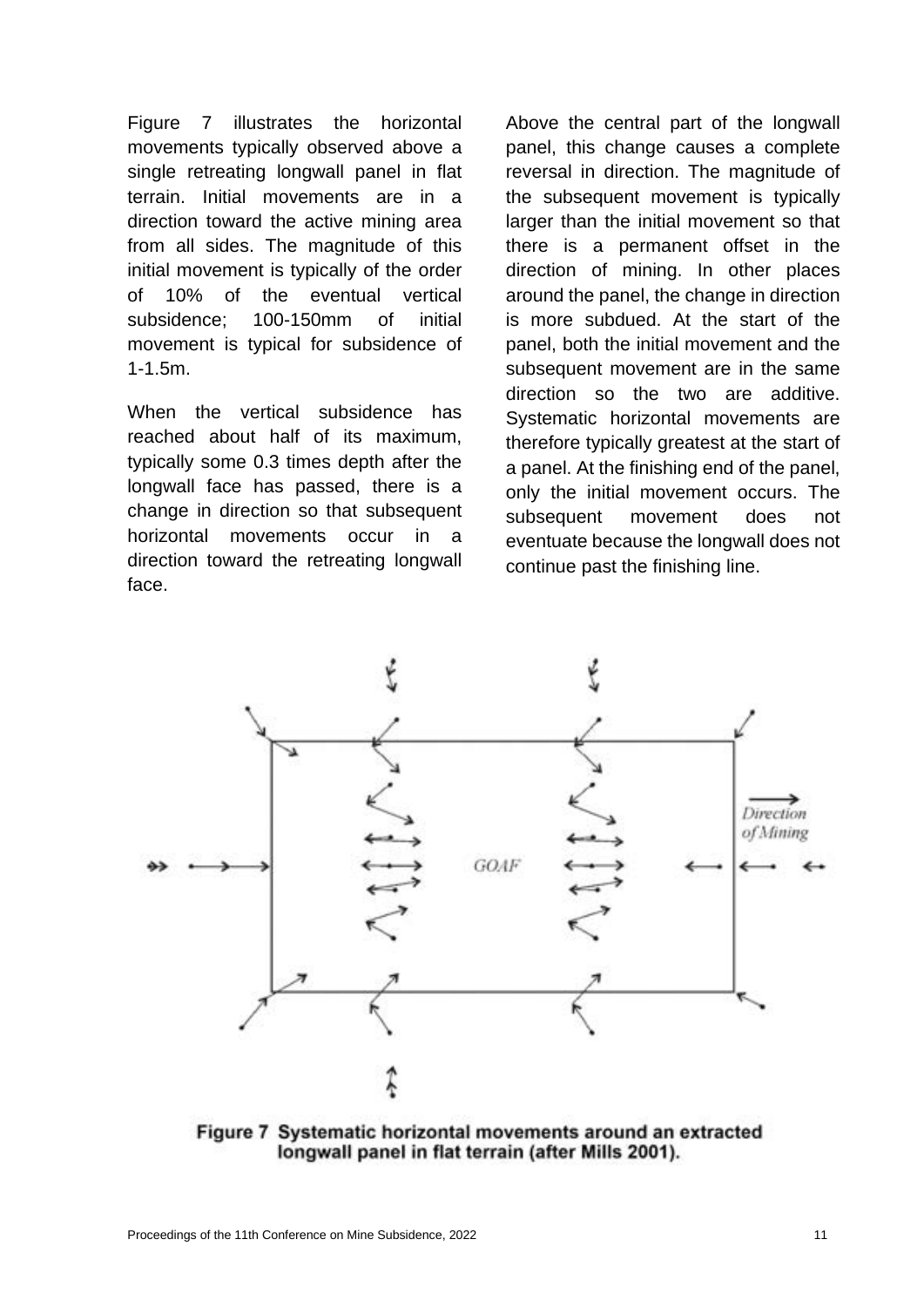Systematic horizontal movements over the finishing rib of the panel tend to have lower magnitude than elsewhere around the panel edge.

Barbato et al. (2017) present a methodology for estimating the magnitudes of these movements and generating the magnitude of the horizontal strains that these movements generate.

## **3.2 Horizontal Stress Relief Movements**

Horizontal stress relief movements are associated with release of horizontal tectonic stresses within the overburden strata as the overburden strata moves to re-establish equilibrium with the far-field in-situ stresses. The magnitude of these movements is typically less than 200-300 mm at the goaf edge tapering to zero with distance from the goaf edge. Stress relief movements are observed to increase with the depth of mining. At 100m overburden depth, stress relief movements are typically not discernible from normal systematic subsidence. At

500m deep, stress relief movements are still perceptible up to 3km from the edge of the active panel for longwall mining.

Horizontal tectonic stresses within the overburden strata store considerable energy as evidenced by the damage caused when these stresses are released suddenly during earthquake events. The rock strata overlying the longwall panel fails in horizontal compression as part of the mining process. The reduced horizontal stresses able to be carried by the failed strata create a force imbalance in the overburden strata. Horizontal movement occurs toward the extracted longwall until equilibrium with the in-situ stress is reestablished. The far-field in-situ stresses are eventually balanced when enough cumulative resistance is generated by residual shear stresses acting on horizontal shear planes at, or near, the mining horizon.

Figure 8 shows the mechanics of the process that generates the far-field horizontal movements associated with stress relief.



Figure 8 Mechanics of process that causes far-field horizontal movements associated with stress relief.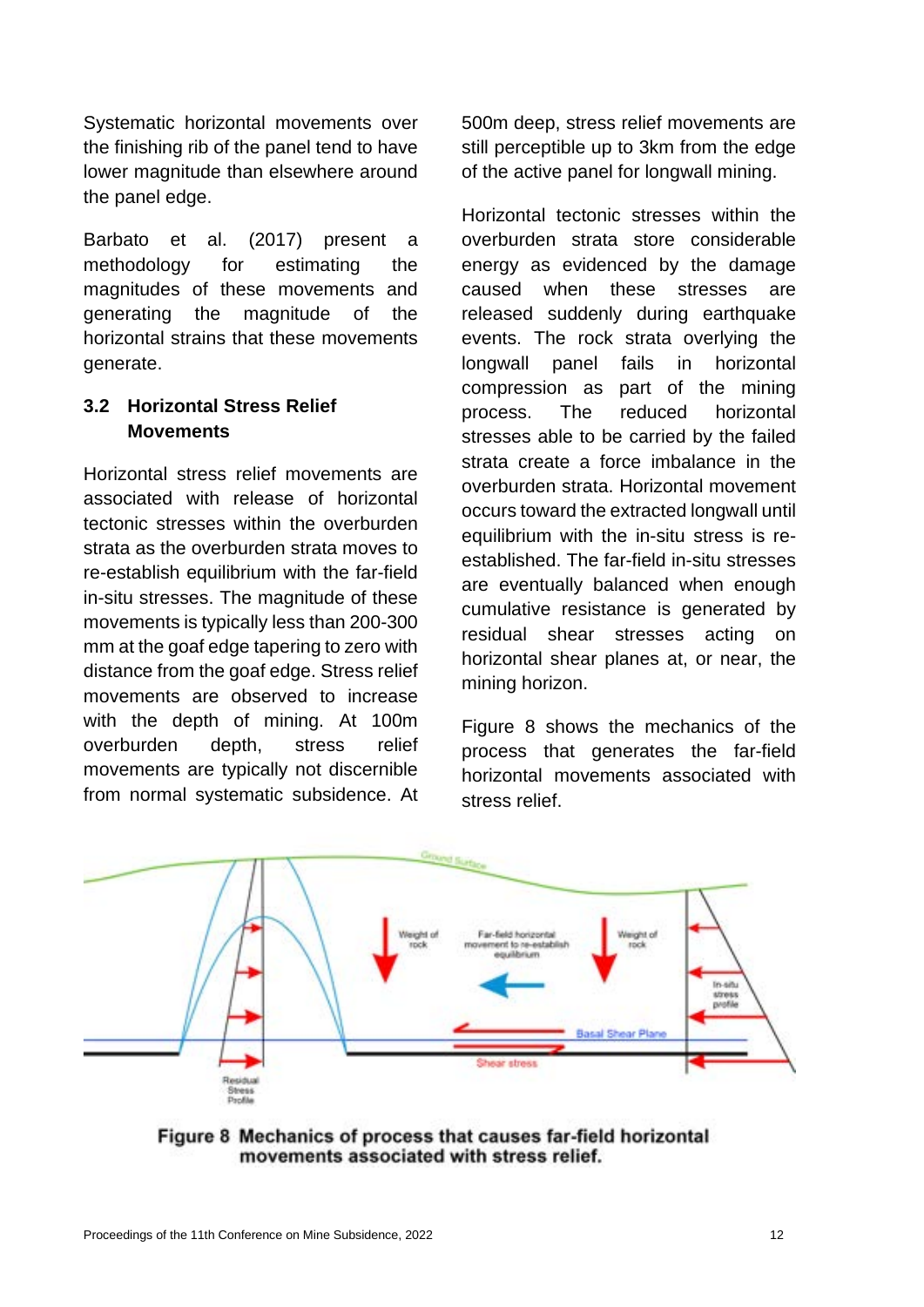Reid (1998, 2001) reports on first order surveys conducted in the Southern Coalfield of NSW by the DSC showing perceptible horizontal movements up to about 1.5km from active mining. The direction of movement observed is predominantly northeast-southwest consistent with the horizontal stress direction in this area.

Pells (2011) presents the results of farfield horizontal subsidence monitoring from Appin West Colliery in NSW. A simple elastic model is shown to be capable of explaining the far-field movements. These movements have a magnitude at the goaf edge of about 200mm and are detectable using a wellcontrolled survey network for several kilometres outside the mining area.

Far-field horizontal movements observed at Ulan Coal Mine (Mills et al., 2011) and elsewhere indicate that initial stress relief occurs suddenly during mining of the first panel or panels in a new area as one or more discrete events. The sudden release of energy has been observed at other mines as a significant seismic event. Strong shaking, gas outbursts and sudden roadway deformation have been correlated with first-time stress relief events in new mining areas.

Once the first stress relief event has occurred, the increments of horizontal stress relief horizontal movements over subsequent panels are observed to have the same magnitude and form (UCM, 2016). This finding implies the residual shear strength of bedding planes at or near the mining horizon are uniform across large areas. An interesting consequence of horizontal stress relief movements is that faults, monoclines, and other similar structures disturbing the process of uniform movement become sites where strain energy is concentrated. Very difficult mining conditions are commonly observed in these areas.

The magnitude and extent of far-field horizontal movements are observed to decrease significantly with overburden depth. At shallow depth, the horizontal insitu stresses have lower magnitude and equilibrium of the failed strata over the extracted longwall panels is able to be established with less movement. At overburden depths of less than 100 m, far-field movements are typically not discernible from systematic horizontal movements.

## **3.3 Horizontal Movement Due to Strata Dilation**

In sloping terrain, a component of horizontal movement caused by subsidence is commonly observed to occur in a downslope direction. This movement is referred to here as dilational, downslope or valley closure movement. Dilational movement can be much larger than either systematic or stress relief movement ranging up to the magnitude of vertical subsidence in steep terrain and usually less than about 0.3-0.5 times the vertical subsidence in moderately sloping terrain. Occasionally, dilational movements are observed to occur in an upslope direction when the coal seam dips relative to the ground surface.

The effects of topography are widely recognised to modify subsidence behaviour although the mechanics of the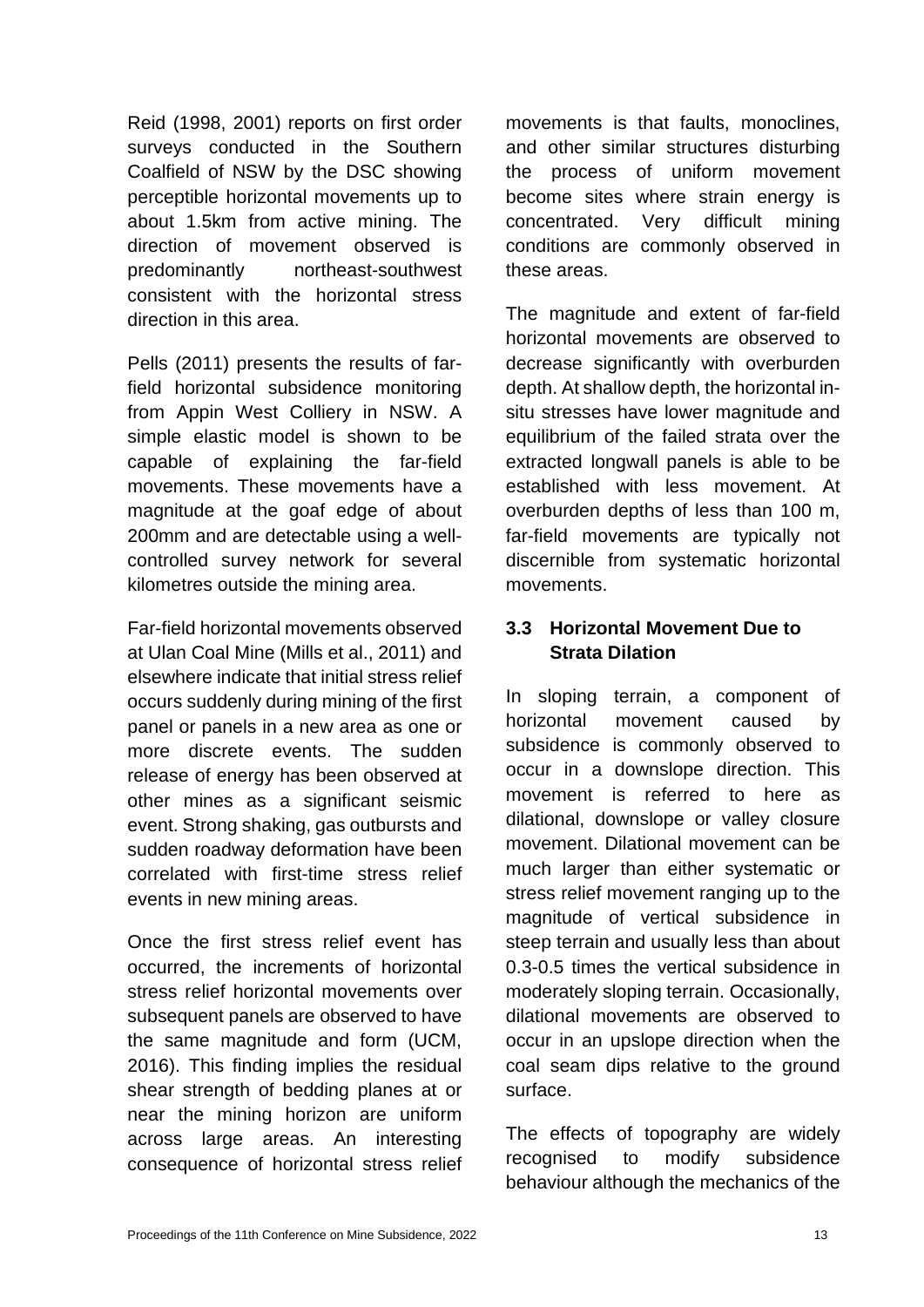processes have only recently become apparent.

## **3.3.1 Historical Observations**

Kapp (1973, 1980) reported high compressive strains at topographic low points in NSW consistent with valley closure. Holla and Barclay (2000) note similar experience in the USA reported by Gentry and Abel (1978) and Ewy and Wood (1984). Holla and Barclay observe that given the varying geological settings, the occurrence of large ground strains and reduced vertical subsidence in topographic low points appears to be due to forces generated by topography rather than being a unique characteristic of the geological setting.

Holla (1997) describes the results of horizontal movements in steep terrain in NSW based on levelling and peg to peg strain measurements. Holla recognised the effect of horizontal movements but with only having strain measurements in one direction, the mechanics were difficult to discern.

Kay (1991) presents the results of a program of three-dimensional surveying at Baal Bone Colliery. This work involved measurements of horizontal movements in steep terrain. These measurements and other conducted subsequently at the colliery (Mills, 2001) show that horizontal movements in steep terrain exhibit a component of ground movement toward the valley (i.e., in a downslope direction).

Hebblewhite et al. (2000) report on horizontal ground movements around the Cataract and Nepean Gorges at Tower Colliery in the Southern Coalfield. These movements are aligned with movement toward the free surface of the Nepean Gorge. Seedsman and Watson (2001) illustrated this topographic effect at Newstan Colliery in the Newcastle Coalfield by removing systematic horizontal movements calculated for flat terrain from the measured subsidence vectors in an area where a topographic ridge had been mined under. The resulting vectors showed that the residual movement not associated with systematic subsidence occurred as movements in a downslope direction off both sides of the ridge sympathetic with the topography.

Waddington and Kay (2004) present a handbook reviewing the experience of mining under cliffs and river channels. The effect of valley closure is recognised in this work and an empirical method for predicting an upper bound magnitude is presented. This method remains a primary method for estimating the magnitude of valley closure in NSW and is widely used. Improvements to this methodology are expected to be able to capture some of the nuances of ground movements around longwall panels.

Mills and Huuskes (2004) present the results of monitoring valley closure impacts at two rockbars on Waratah Rivulet. These and other observations are included in ACARP (2009).

## **3.3.2 Mechanism**

The mechanism for horizontal movements in a downslope direction relates to the dilation that occurs in incrementally subsiding strata. The incremental caving progress associated with longwall mining leads to inclined fractures within the overburden strata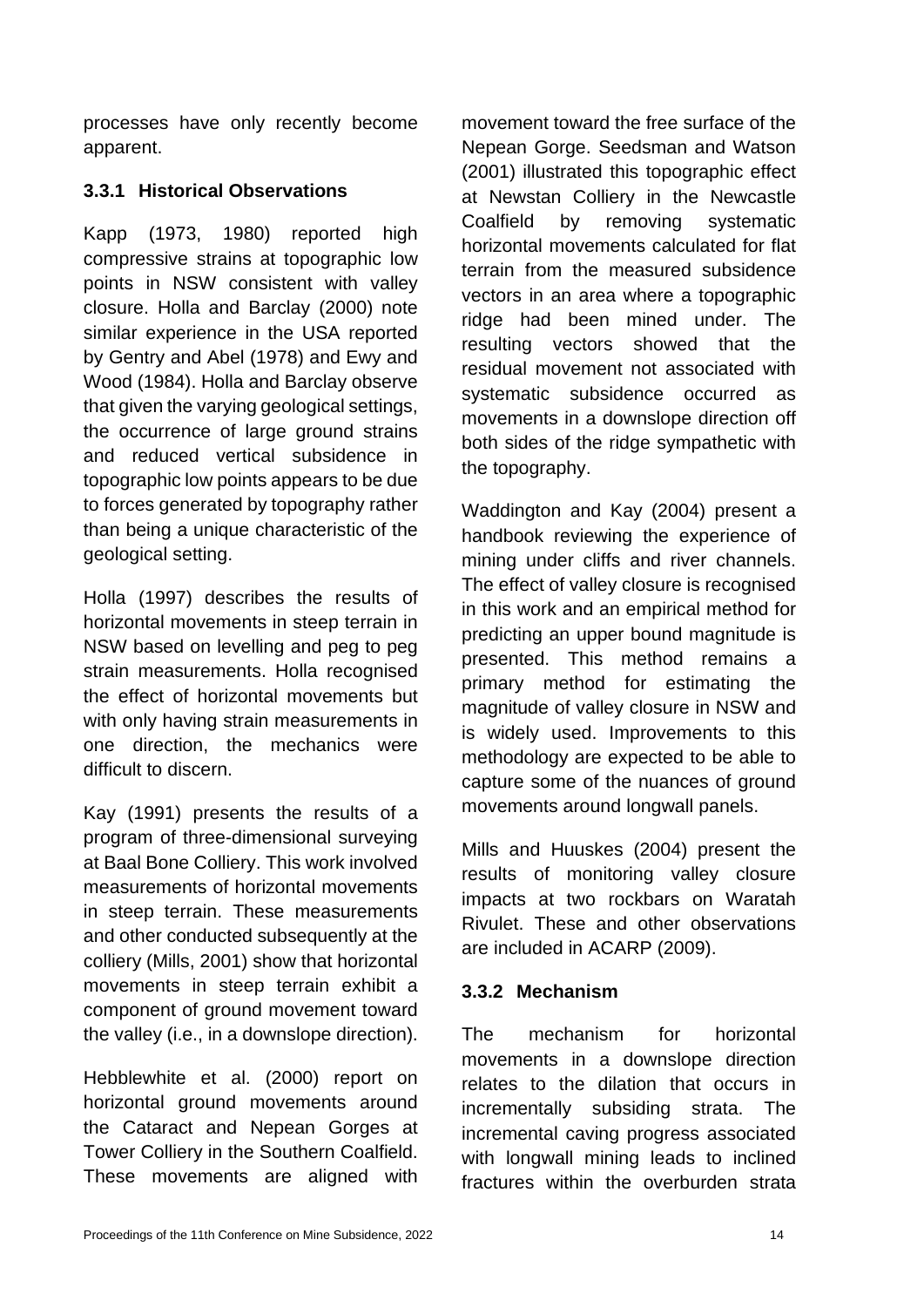being created above the longwall face and above the sides of the panel. These fractures occupy volume that was not present prior to mining. The increased volume of the fractures leads to an increase in volume or dilation of the overburden strata. The immense energy released by the subsiding rock strata provides the energy to drive this dilation.

In flat terrain, strata dilation is resisted by the intact strata on either side of the longwall panel and the only pathway to accommodate the dilation is bulking up of the subsiding strata and reduced vertical subsidence. Long-panel subsidence profiles commonly show there is more subsidence at the starting end of the panel than in areas where caving is fully developed. The larger subsidence at the start of the panel occurs because strata dilation occurs mainly on horizontal bedding planes during the early stages of mining and is more recoverable. Once the caving process fully develops so that fractures form incrementally off the longwall face, dilation becomes less recoverable, and vertical subsidence is less as a result.

In sloping terrain, the same strata dilation occurs during the caving process, but now there is a less energy intensive way for the strata dilation to be accommodated. Instead of the dilating strata pushing upward toward the surface and reducing subsidence, the dilating strata can more easily push sideways toward the free surface of the valley causing the ground to move sideways toward that free surface. The direction of movement that requires the least energy to accommodate strata

dilation in sloping terrain is typically in a downslope direction.

There are circumstances, such as at Ashton Underground Mine in the Hunter Valley described in Mills and Wilson (2022), where the strata dips more quickly than the topography and strata dilation is accommodated as up-slope movement. At Ashton this up-slope movement has reached 1.4m for 5m of cumulative subsidence. The energy involved in moving  $250x10^6$  m<sup>3</sup> of rock some 1.4m up a 1 in 10 slope attests to the scale of the dilational energy available. However, even this huge dilational energy is small by comparison to the potential energy ultimately driving the subsidence, the weight of  $250x10^6$  m<sup>3</sup> of rock moving 5m vertically down.

Valley closure is the result of dilation of strata under the sides of a valley concentrating as closure at the base of a valley. Valley closure occurs when mining occurs below one or both sides of a valley. As soon as mining begins below a slope leading to a valley, there is potential for valley closure to begin. All the dilating strata below the valley side is available to push the valley sides outward in the direction of least resistance. Consideration of the valley geometry relative to the mining geometry allows the direction of greatest closure to be determined.

## **3.3.3 Dilational Effect in Three Dimensions**

Figure 9 shows the horizontal movements measured in section at natural scale and in plan above Longwall 7 at Baal Bone Colliery. The subsidence line was surveyed in three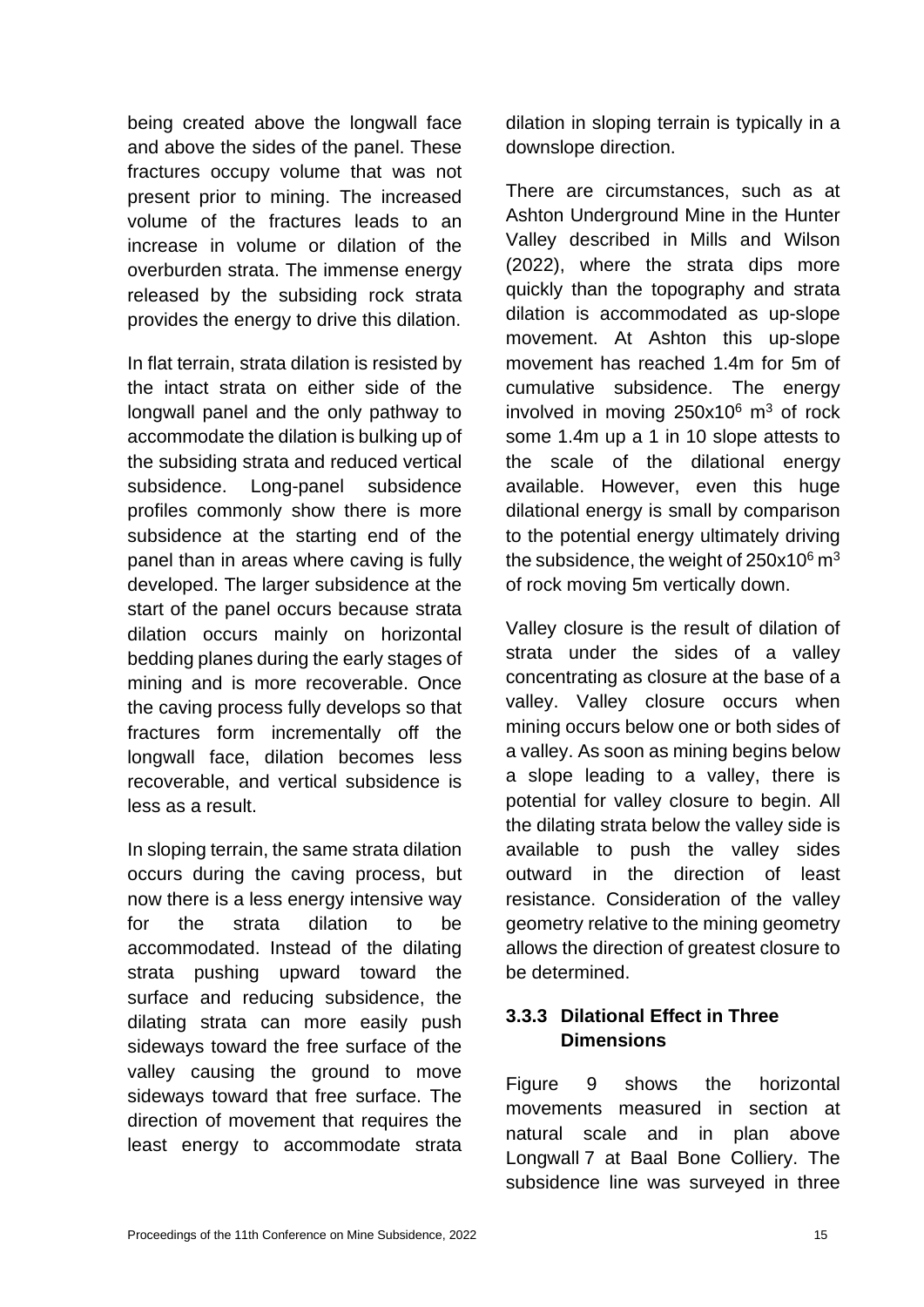dimensions before and after mining. The displacement vectors shown are exaggerated in magnitude but are drawn at natural scale so that both the vertical and horizontal components are at the same scale. The overburden depth ranges from 100m in the valley to 175m on the ridge tops. The longwall panels create a mined area that is 211m wide. The seam section mined is approximately 2.5m thick.

These measurements show that there is a general tendency for horizontal movement in the direction of mining as in flat terrain. Superimposed on this general tendency is a downslope component that responds to surface topography. However, the dilation movements are not uniquely related to slope. There is another process at play.







b) Plan showing longitudinal horizontal displacement vectors superimposed on topography.

### Figure 9 Horizontal movements caused by strata dilation in sloping terrain (after Mills 2001).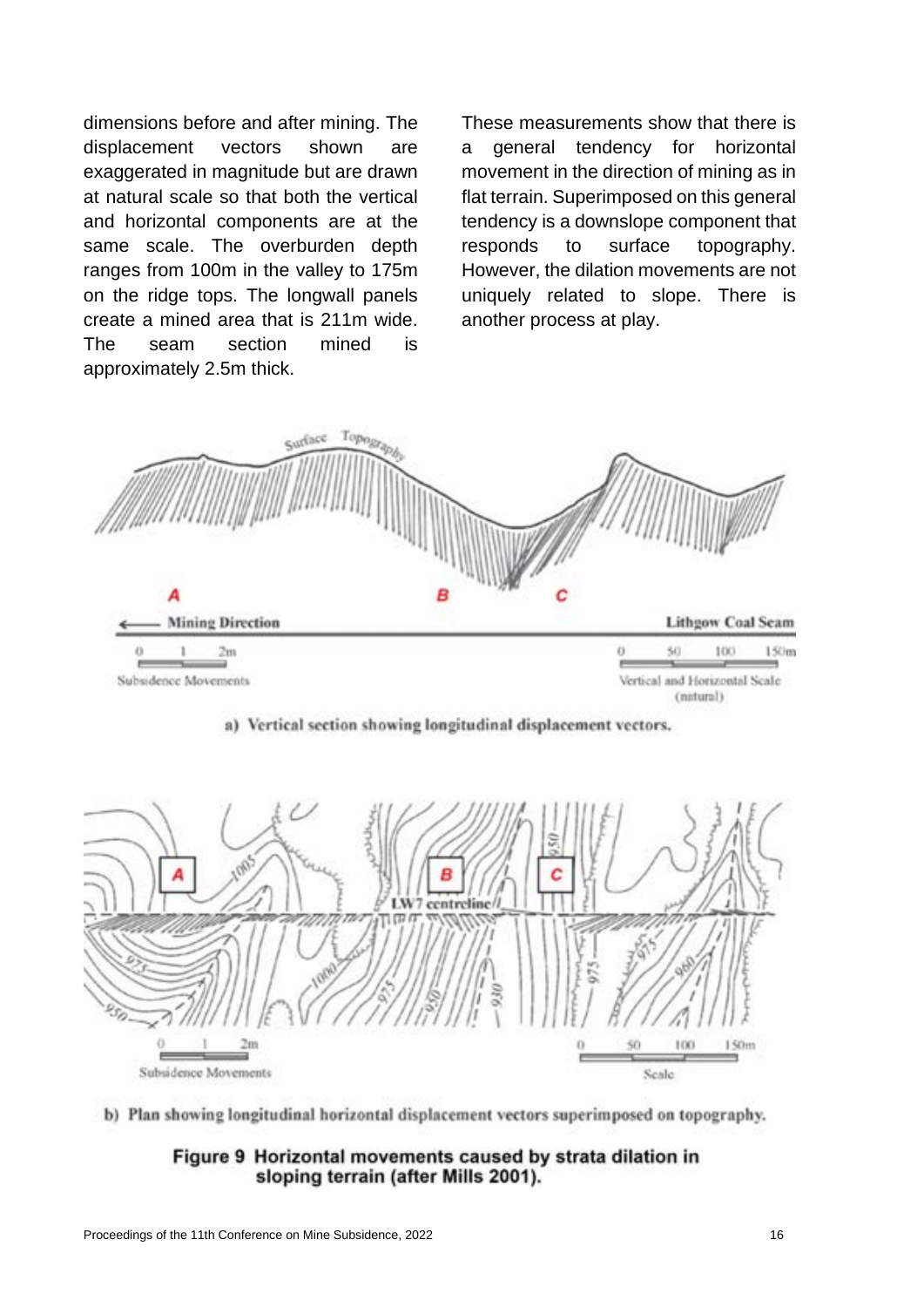In the area where the direction of mining and the slope coincide (C), the horizontal movements occur directly downslope and are large, as large as the vertical subsidence in this case. In areas where there is a cross-slope (A), there is a component of horizontal movement in the direction of this cross-slope. In areas where the slope is opposite to the direction of mining (B), there is still some downslope movement, but the absolute magnitude is significantly lower that it was on the opposite side at C.

Strata dilation is recognised to be sensitive to confining pressure with greater dilation observed when the confinement is less. This phenomenon contributes to the different horizontal movement observed in Figure 9 on either side of the valley.

In the stretching phase of the systematic subsidence cycle that occurs ahead of and immediately behind the longwall face, confinement is reduced and so the potential for strata dilation is greater than during the compression phase of the systematic cycle that occurs subsequently over the subsiding panel. As mining approaches the valley from under the hill, the slope is being stretched at the same time as the hillside is subsiding and strata is dilating laterally so horizontal movements are large.

As mining proceeds from the valley toward the hill (B), there is no dilatant lateral push to cause downslope movement when the slope is being stretched in the systematic subsidence cycle. By the time dilation occurs below the hill, the slope is in the compressive phase of the systematic subsidence cycle and dilation is suppressed. The horizontal movements are then much less.

Three hourly subsidence monitoring of an array of pegs located on a slope above a longwall at a depth of 40m confirms that the downslope movement occurs during the initial stretching phase of the systematic subsidence cycle (Mills, 2001). There is no significant downslope movement evident during the compression phase of this cycle.

Mills (2001) shows how horizontal movement in a downslope direction is observed in areas where the in situ horizontal stresses have been measured and the magnitude is small and insufficient to give rise to the magnitude of movements observed. These observations confirm that dilational movements are not caused by preexisting in situ stresses. The magnitude of dilational movements is much larger than the very small movements caused by stress changes in the elastic range.

## **3.3.4 Case Study at Sandy Creek Waterfall**

The observation of valley closure implies that there is a basal shear plane to accommodate the displacement discontinuity that must exist above and below the base of the valley. Mills (2014) describes multiple observations that support the presence of such shear planes. Monitoring conducted at Sandy Creek Waterfall (Walsh et al., 2014) provides an example of the definitive confirmation of these horizontal shear horizons and mining induced subsidence movement localised onto these planes.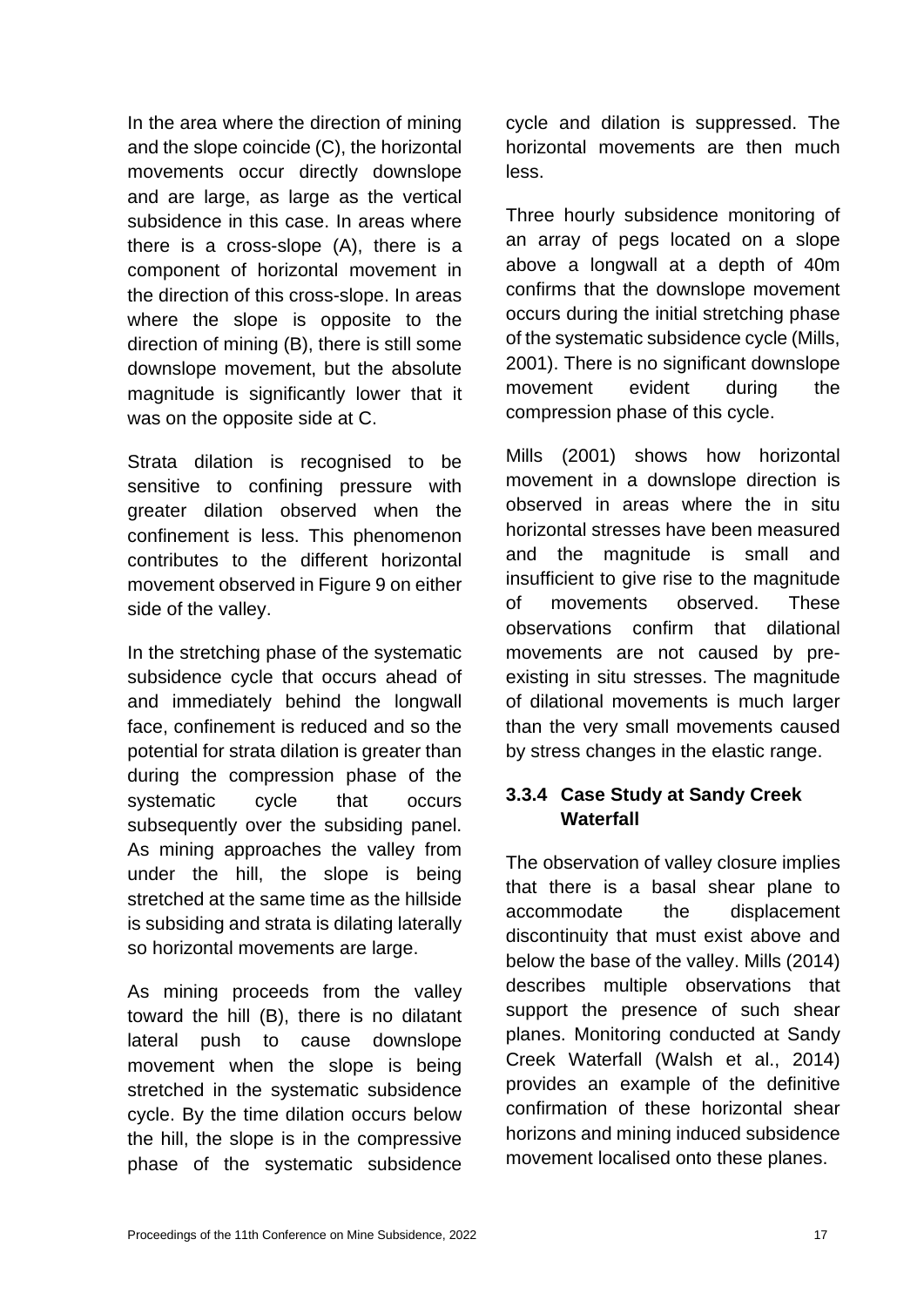The bed of Sandy Creek drops about 30m in elevation at a waterfall. When horizontal closure movements were first detected on inclinometers distributed across the site up to 350m from the creek, they were localised onto two horizons that corresponded in elevation with approximately 6m below the base of Sandy Creek upstream of the waterfall and about 10-15m below Sandy Creek downstream of the waterfall.

The effects of nearby longwall mining were closely monitored using a range of instruments including several manual inclinometers and a shaped accelerometer array (SAA). First evidence of closure movements was observed at these inclinometers on two main shear horizons when the longwall panels approached the waterfall. The initial movements were of low magnitude and did not have potential to significantly affect the integrity of the waterfall rock structure. Mining continued for several hundred metres more before the movements were considered large enough to be a potential threat to the integrity of the waterfall and the longwall was stopped (Walsh et al., 2014).

The SAA inclinometer recorded lateral movement at 0.5m intervals over a 50m vertical section at 1 minute intervals. Initial movements were observed at 9:56pm on 16 November 2012. Movements since then continued incrementally with additional longwall retreat and then more gradually once the longwall finished. After the completion of mining, there have been several high intensity rainfall events, each accompanied by small increments of shear.

At the Sandy Creek Waterfall site, the level of monitoring data available is sufficient to allow an analysis of the body forces acting on a two-dimensional slice through the site. Recognising that increases in pore pressure recorded following rain events cause small increments of movement, the friction angle of the basal shear plane is able to be estimated. The geometry of the freebody diagram is shown in Figure 10.

Horizontal stresses were measured at several locations including high up on the slope and in the valley floor. Piezometers measured the groundwater level and a 4m rise in water level due to two high intensity rainfall events that occurred after mining was complete.

These two rainfall events were sufficient to remobilise downslope movement and shear on the basal shear plane indicating that the slope is at limiting equilibrium. By considering the balance of horizontal forces at limiting equilibrium in the two cases of no movement prior to the rainfall events and movement following a 4m rise in pore pressure, the friction angle on the basal shear plane can be estimated with a high degree of confidence.

This analysis indicates that the friction angle on the basal shear plane is in the range 9°-14°, depending on assumed pore pressure conditions within the rock mass. This friction analysis is consistent with the range that would be expected for bedding planes in Hawkesbury Sandstone based on laboratory shear tests.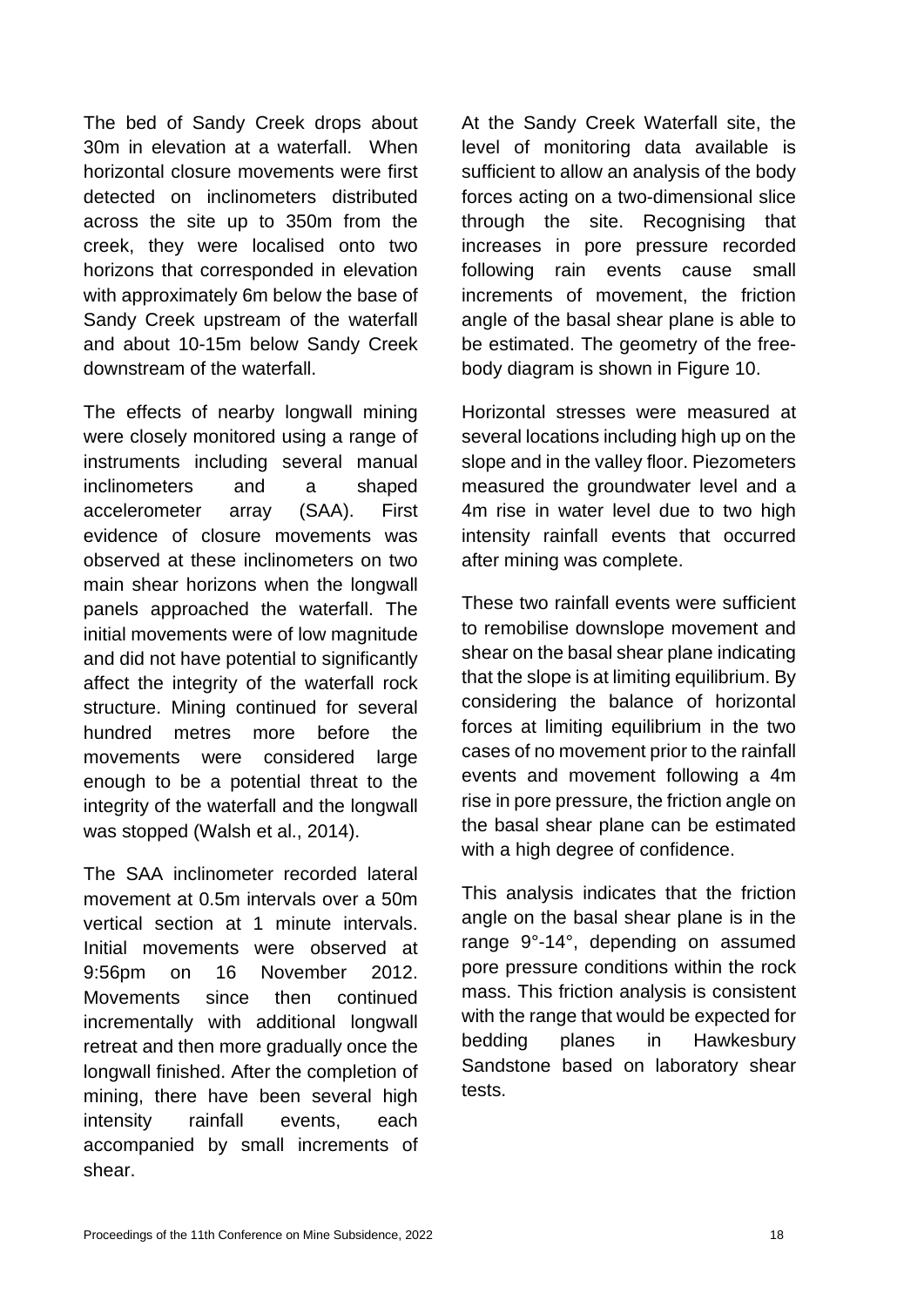

Free body diagram of slope leading down to Sandy Creek that Figure 10 shows friction angle on the basal plane is in the range 9°-14° (after Walsh et al. 2014).

The key observations of interest from the Sandy Creek Waterfall monitoring in terms of characterising the shear horizons are:

- The nature of the shear movements observed is consistent with movement on near horizontal shear surfaces at an elevation just below the base of the valley.
- A step in the elevation of the valley floor leads to the development of two shear horizons, each just below the floor of the valley.
- The timing and magnitude of the shear movements are consistent with the valley closure movements observed.
- The movement observed is consistent with shear on a residual shear surface without the large energy release that would be associated with fracturing fresh rock.
- The remobilisation of shear movement following rainfall events and the gradual reduction in shear over time indicate that the shear surface is in a state of limiting equilibrium where even very small changes in horizontal load are capable of causing additional horizontal movement.
- The basal shear horizon extends outward from the valley as far as is required to accommodate the horizontal movements observed on the surface.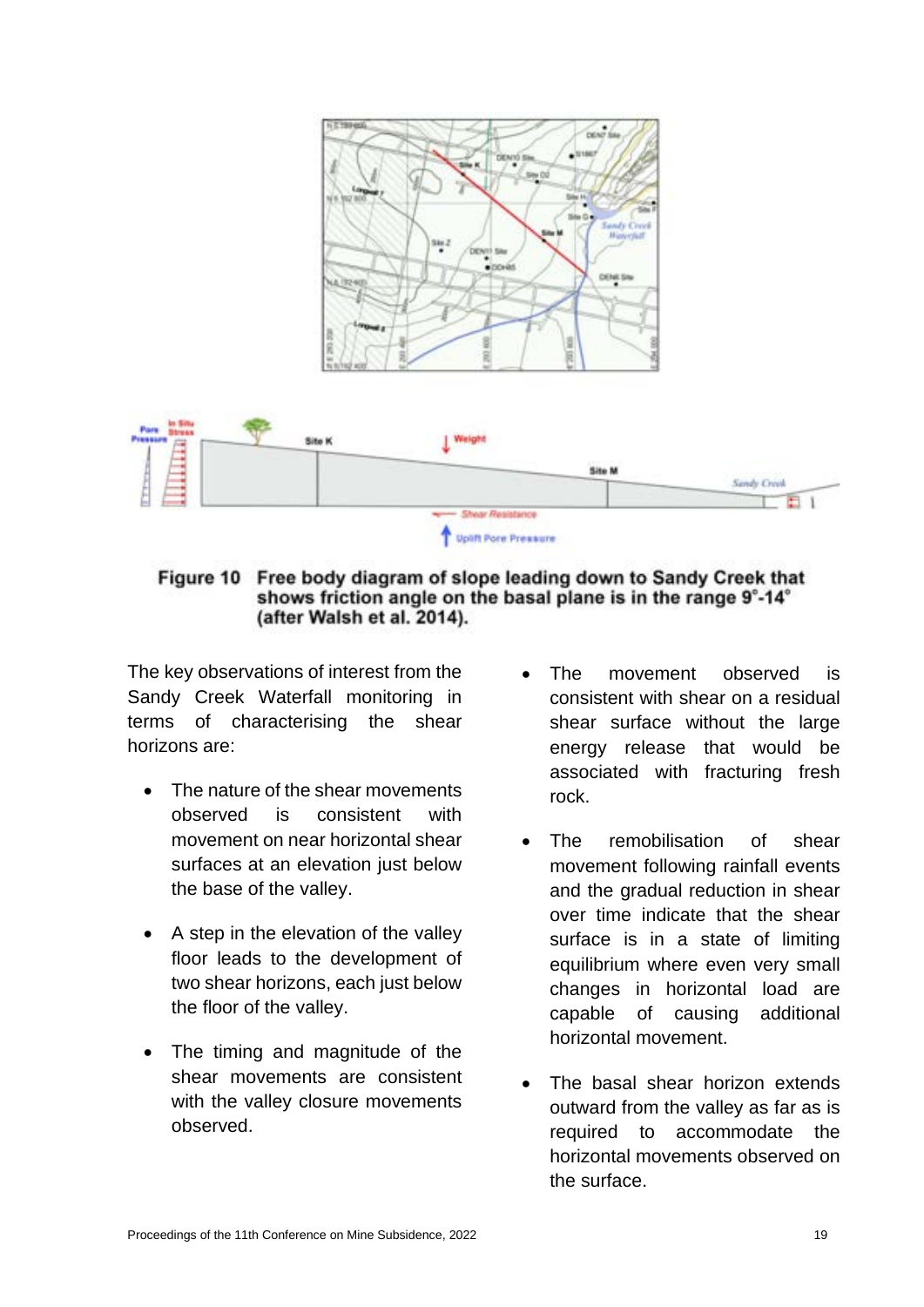# **4. Sub-Surface Ground Deformations**

In this section, the results of observations from a range of different techniques are presented to characterise the impacts of longwall mining on the overburden strata followed by a discussion of the challenges of terminology when describing subsurface ground deformations and groundwater behaviours.

## **4.1 Surface Extensometers**

Surface extensometers have been deployed for monitoring mining induced ground movements for more than 50 years. Extensometer systems comprise a number of anchor points installed at various depths in an open borehole. These anchor points are connected to the surface by wires. Relative displacements between the anchors and the borehole collar are monitored at the surface allowing downward movement within the overburden strata to be monitored.

The challenges with these systems relate to maintaining stable borehole conditions, avoiding the wires becoming intertwined during installation, and compensating for shear movements in the borehole. Nevertheless, the results have been very useful for characterising the nature and extent of sub-surface ground movements. These movements are observed to correlate closely with the profile of ground movements inferred from subsidence data that is presented in Figure 3.

Orchard (1973) describes work by Dowdell (1968) where 64 anchors deployed at 8 horizons were used to measure ground movements above a longwall panel in the UK. In Australia, initial attempts by Schaller and Hebblewhite (1981) at Angus Place Colliery and Gurtunca (1984) at South Bulli and West Cliff Collieries were affected by borehole instability. However, Holla and Armstrong (1986) made successful measurements at Ellalong Colliery using a system of hanging weights. This system was later deployed at Tahmoor Colliery, Invincible Colliery, and Angus Place Collieries in the 1980s, also with good results. Mills and O'Grady (1998) describe the use of rotary spring surface extensometers for monitoring longwall caving behaviour above two longwall panels of different width at Clarence Colliery, including three extensometers above one panel to define the shape of the cave zone.

Mills and O'Grady (1998) showed there is an arch-shaped zone of large downward movement and significant disturbance that extends to a height above the mining horizon equal to the width of each individual longwall panel. Outside and above this zone, there is a zone of lower-level ground movement that extends higher into the overburden strata right through to the surface at this site.

The incremental monitoring shown in Figure 11 illustrates the nature of highangle fractures that extend upward from the longwall face throughout the archshaped zone of large downward movement.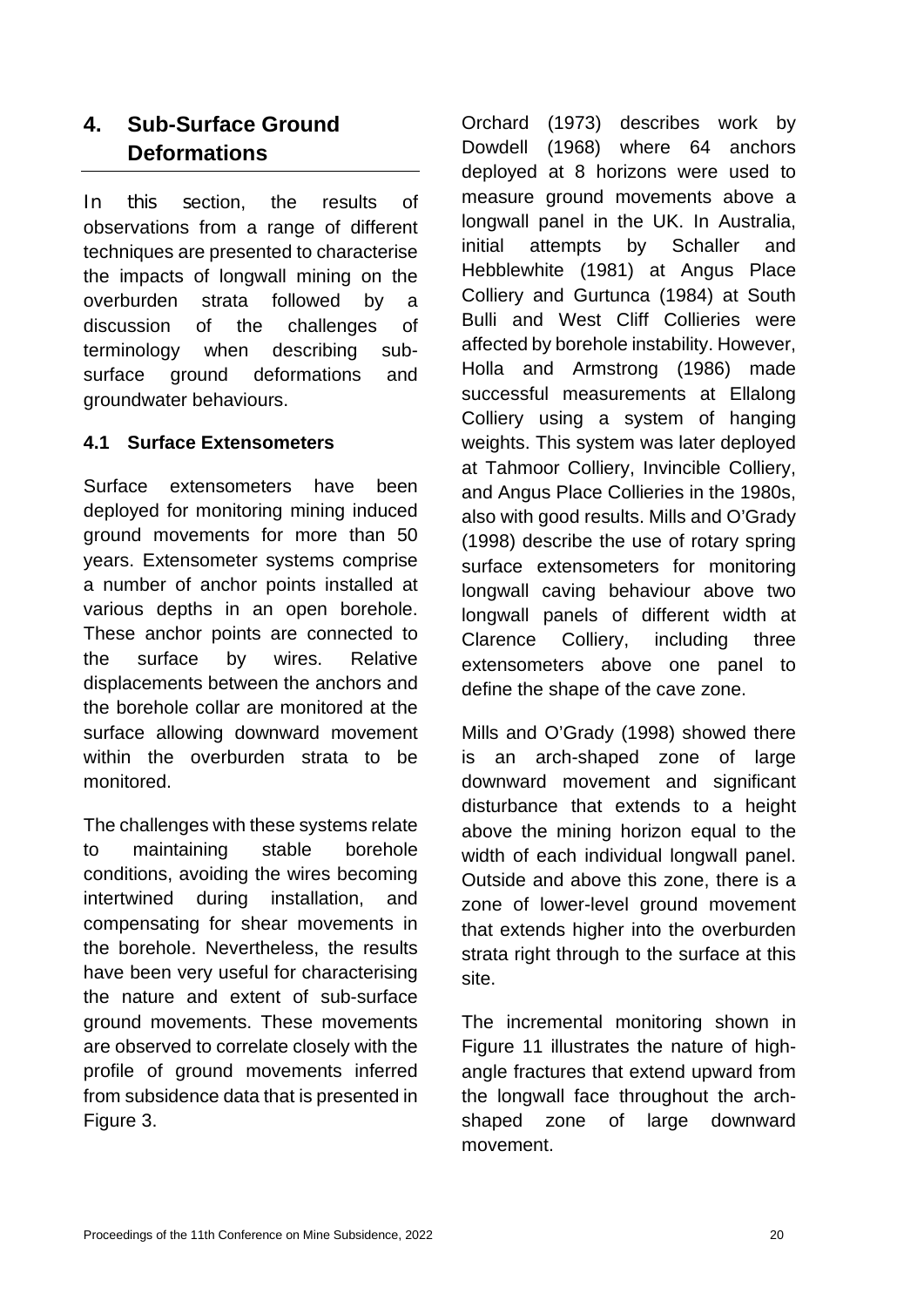

Schematic isometric of completed longwalls.

#### Figure 11 Fracture pattern (in red) within the zone of large downward movement indicated by extensometer monitoring above a retreating longwall face (after Mills and O'Grady 1998).

# **4.2 Borehole Cameras and Geophysical Logging Tools**

Borehole cameras, televiewers, and other borehole imaging devices have proved useful for characterising zones of ground movement observed above longwall panels. To measure the nature and extent of sub-surface ground movements above a longwall goaf using these devices, it is necessary to drill a hole into a longwall goaf, typically in the centre of the panel to a depth, ideally, to about 20m above the mining horizon. It is good practice to drill a second hole in

undisturbed ground nearby as a control and to run a similar survey in this hole as well so that the difference in the fracture patterns observed in the two holes is immediately apparent.

The various zones of ground movement are clearly apparent and able to be correlated with zones of displacement evident from observations of surface subsidence. Movement of groundwater into and out of the borehole have also provided evidence of groundwater interactions with fractured strata above longwall panels.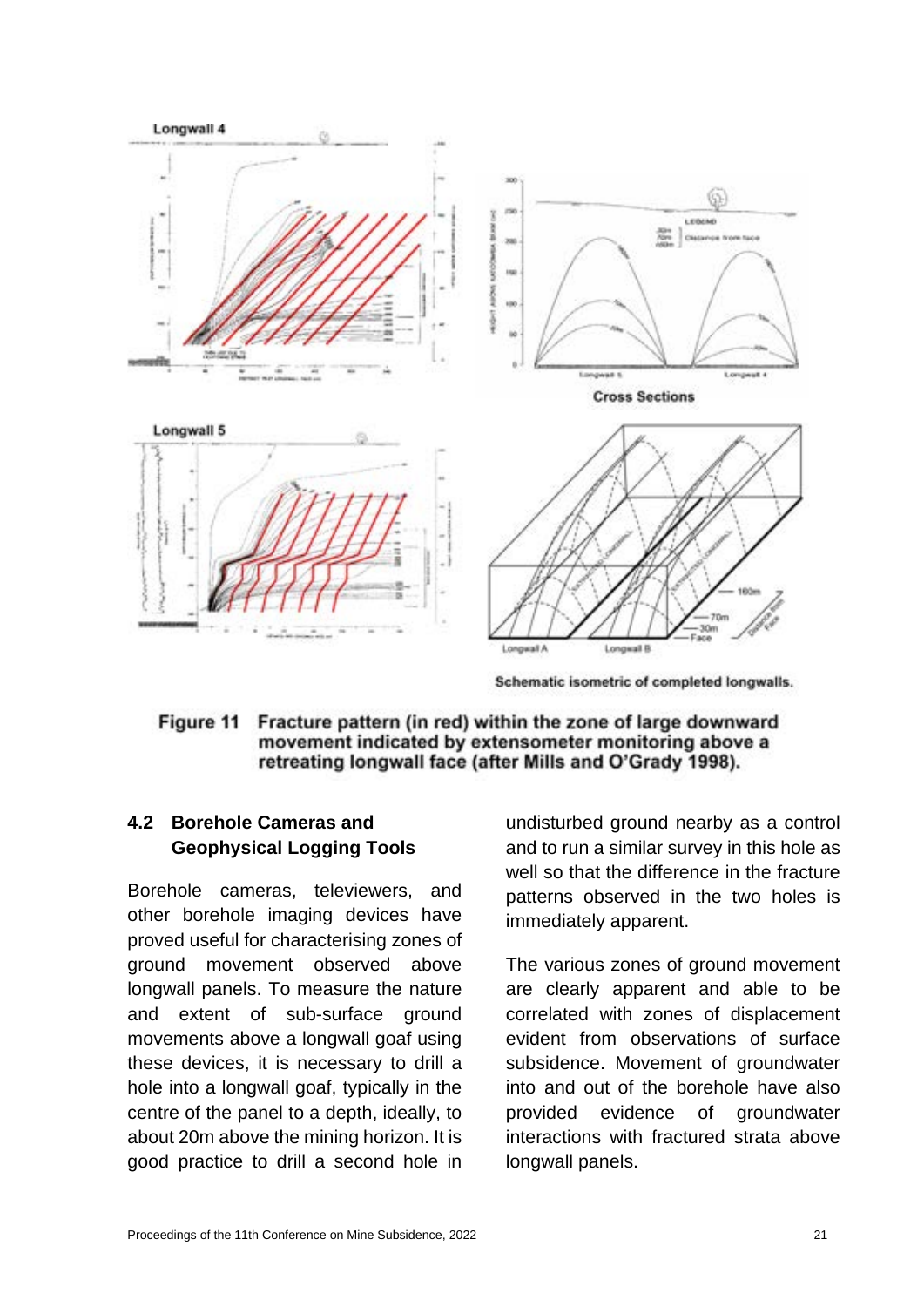Brown (2019) describes the results of borehole geophysics measurements above extracted longwall panels in an environment where fracturing extends through the full overburden section. These measurements show the orientation of fractures within the subsided overburden strata are dominated by high angle fractures dipping toward the longwall face in the centre of the panel and towards the chain pillars near the edges of the panel. The fractures around the edges of the extracted longwall panel remain open and hydraulically conductive. The steeply dipping fractures in the centre tend to be more closed, but the imperfections of having been opened and closed leaves some permanent dilation. The vertical hydraulic conductivity of the subsided strata is significantly increased as a result.

## **4.3 Inclinometers**

Inclinometers are borehole devices that measure changes in verticality of the ground into which they are installed. Changes in verticality are used to identify shear horizons and measure the magnitude of shear movements.

There are several systems available. The most commonly used involves installing a special casing into the borehole and either grouting it in place or backfilling outside the casing with pea-gravel. The casing has four oriented grooves that allow a high precision tool to be run into the hole. Repeated surveys of the hole show changes in verticality over time. There are several more sophisticated systems that can record changes over time.

Shallow inclinometers are routinely used to measure subsidence related ground movements. Leventhal et al. (2014) and Walsh et al. (2014) present examples of their use.

Mills et al. (2015) describe the results of monitoring surface-to-seam inclinometers. These measurements show the existence of two types of shear horizon:

- Shear horizons that are continuous across more than 1km and mobilised soon after the commencement of longwall mining.
- Shear horizons that become mobilised throughout the overburden strata at increasingly closer vertical spacing within about 60m of the longwall goaf.

The first type are consistent with horizontal stress relief and usually occur at or near the mining horizon, in most cases slightly above the coal seam rather than in the floor below.

The second type are associated with strata deformations close to the goaf edge.

## **4.4 Stress Monitoring**

Strain measuring instruments are able to be deployed in boreholes to depths of more than 1km below surface. The strain changes measured on these devices can be used to calculate the in-situ stresses in the rock and stress changes associated with longwall mining. The instruments are most useful for monitoring intact rock prior to failure. These instruments are able to resolve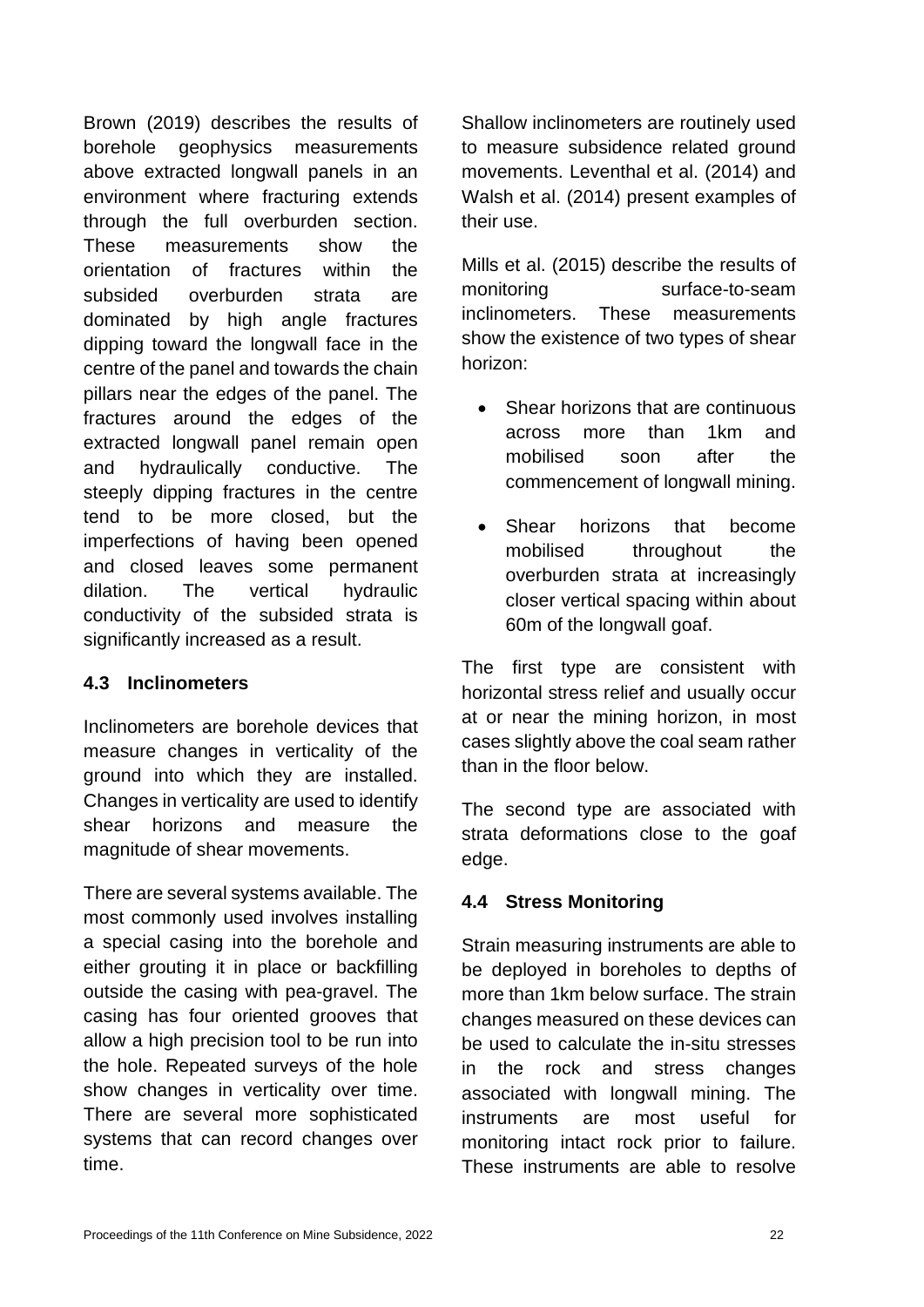three-dimensional stress changes that occur over short durations of hours, days and sometimes weeks to resolutions of better than 0.01mm/m.

The use of such instruments for measuring changes in stress are described in Walsh et al. (2014), Puller et al. (2015) and Mills et al. (2015). ACARP (2020) presents the results of measuring a profile of the in-situ stresses through the subsided rock strata above an extracted longwall panel.

## **4.5 Piezometers**

Piezometers are primarily used for monitoring groundwater behaviour. Fully grouted multiple piezometer strings (McKenna, 1995) and their deployment around longwall panels have proved useful for understanding the interaction of groundwater and fracturing above and to the sides of extracted longwall panels. The interaction between the ground movements and stratigraphic units with high hydraulic conductivity is apparent in the piezometer records as the ground displacements move upward through the overburden strata.

Byrnes (1999) describes the installation of multiple piezometers at South Bulli Colliery. These piezometers showed the height of ground deformations extended to 120m above 120m wide longwall panels.

Mills and Blacka (2017) describe a study that included the use of borehole cameras and piezometers to characterise the groundwater interaction above a longwall panel at Tahmoor Colliery in the Southern Coalfield that was mined 20 years previously.

This work and other similar studies demonstrate that there is significant interaction between the groundwater and the fracture network above extracted longwall panels.

## **4.6 Packer Testing**

Packer testing involves pressurising a closed section of borehole with water and measuring the flow of water into the test interval. Packer testing is subject to many influences and is not regarded as a high-quality test. However, notwithstanding the limitations of packer testing, allows the post-mining profile of hydraulic conductivity above extracted longwall panels to be compared with the pre-mining profile. This comparison indicates that increases in hydraulic conductivity of several orders of magnitude are typical.

Packer testing programs described by Reynolds (1977) and Holla and Buizen (1991) are early examples of these types of programs. Packer testing is now used routinely to determine changes in hydraulic conductivity above extracted longwall panels. Examples of their use are presented in other papers within these proceedings.

The practical limitations of packer testing equipment for characterising the hydraulic conductivity of highly fractured ground such as fractured ground above extracted longwall panels needs to be recognised. Packer testing equipment is typically limited to measuring hydraulic conductivities in the range 1x10-10m/s and 1x10-5m/s. Hydraulic conductivities greater than 1x10-5m/s should be regarded as a lower limit and could be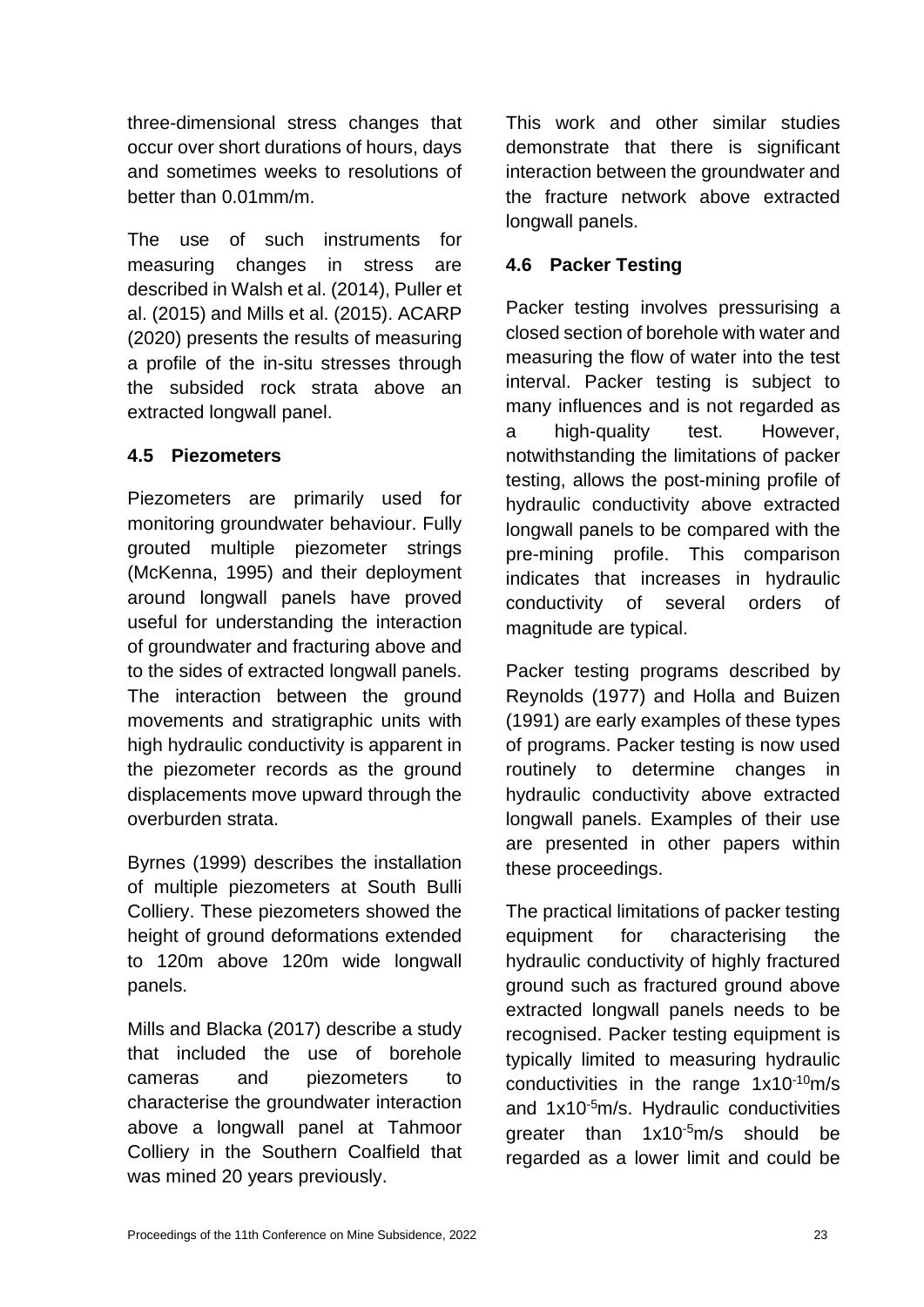several orders of magnitude greater than indicated.

# **4.7 Core Logging**

Logging of core recovered from boreholes drilled into the strata above extracted longwall panels provides insight into the fracture patterns generated by longwall mining.

Reynolds (1977) describes a program of core inspection conducted in two holes, one located above a goaf of an extracted pillar panel and one in an adjacent unmined area. Reynolds reports that the height of strata disturbance in K6 drilled from the surface above a 117m wide goaf was clearly evident as heavy fracturing "which must be attributed to mining" within 106m of the mining horizon. He concluded that there would certainly be hydraulic connection to the workings within this zone.

Core recovery from drill holes drilled into the strata above extracted longwall panels routinely indicates a high proportion of angled fractures to a height above the mining horizon equal to about one times the panel width and an increase in horizontal fractures above this height (typically through to the surface).

## **4.8 Micro-Seismic Monitoring**

Micro-seismic monitoring provides an indication of areas within the overburden strata where rock failure is occurring about longwall panels. Typically, the largest micro-seismic signals are generated during compressive or shear failure of rock strata because of the larger levels of energy released during

compressive or shear failure (Gale, 2001). Tensile failure tends not to release as much energy, so the microseisms are not as easily detected. Nevertheless, micro-seismic monitoring has been successfully used to monitor the height of ground movement about longwall panels (Kelly et al., 1998).

## **4.9 Terminology**

Galvin (2017) notes the challenges of finding a common terminology for processes and mechanisms. These challenges are particularly evident in relation to describing zones with the subsided overburden strata where a consistent naming convention has yet to be established.

Many authors describe the subsided overburden strata using the terminology adopted in Forster and Enever (1992) as comprising:

- a "caved zone" to mean the highly disturbed ground evident in the goaf immediately behind the longwall supports
- a "fractured zone" that extends to a height above the mining zone that is either undefined or defined as a multiple of seam height
- a "constrained zone" where there is no change in vertical hydraulic conductivity
- a "surface zone" between the constrained zone and the surface.

Figure 12 shows the extent of these various zones. Forster and Enever (1992) present descriptions of the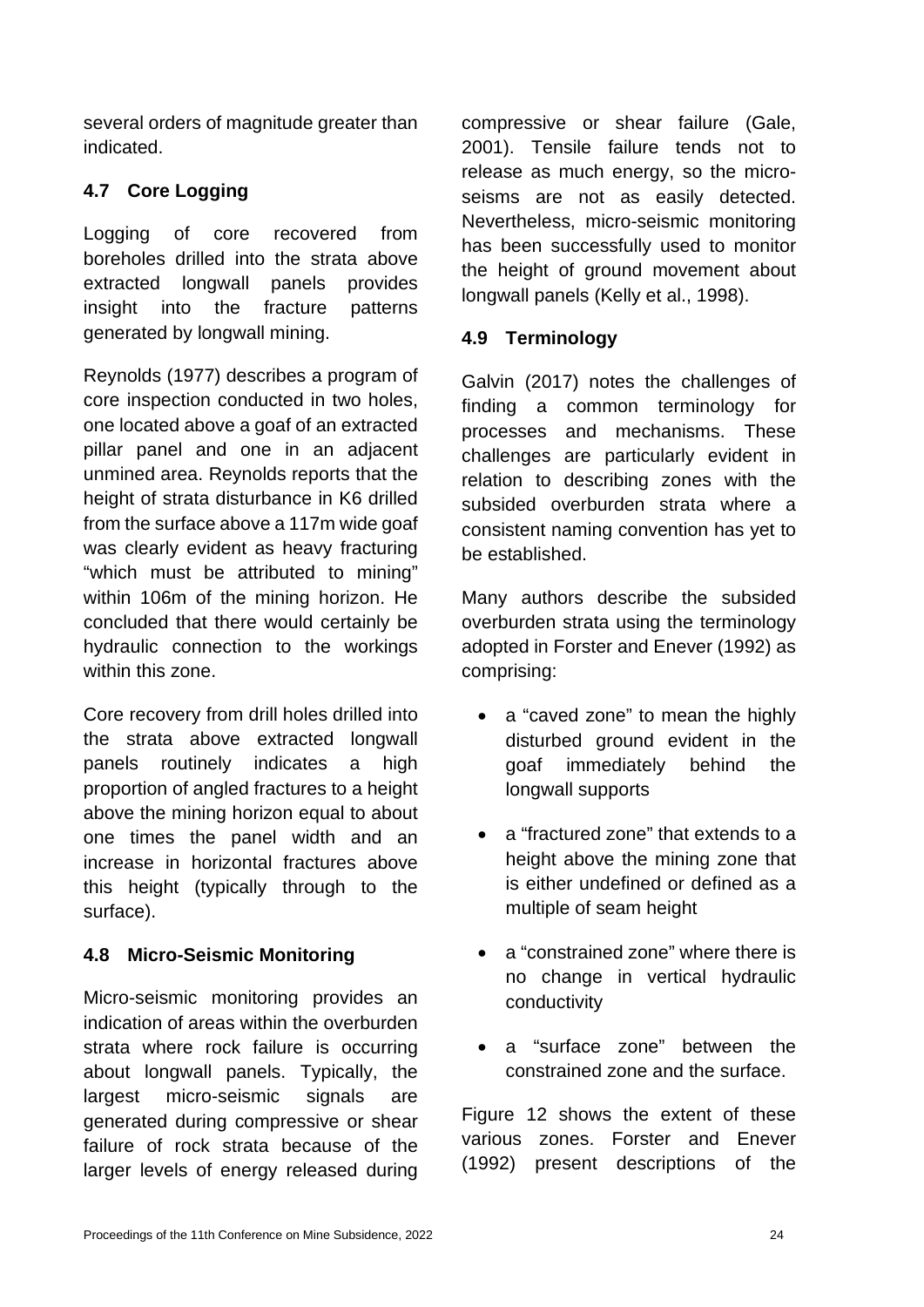changes in horizontal and vertical hydraulic conductivity that may be expected within these zones. The vertical height above the mining horizon of each zone is not defined. Further work presented in Mills (2012) indicates that the zones described by Forster and Enever are consistent with more recent observations of sub-surface deformations if the diagram is stretched vertically by a factor of 2.2.

The terminology used by Forster and Enever conveys behaviours that can be easily misinterpreted. The terms "caved" and "fractured" are commonly interpreted to mean that caving or fracturing is limited only within these zones. With no reference to height, the height of the fractured zone is easily underestimated from the diagram.

The term "constrained" is commonly interpreted to mean there is no change in vertical hydraulic conductivity within or above this zone and therefore hydraulic conductivity effects do not extend above this horizon. Field measurements and numerical modelling indicates that the height of the constrained zone indicated in Figure 12 is consistent with postmining hydraulic conductivity being lower than elsewhere within the post-mining profile of hydraulic conductivity. However, the post-mining hydraulic conductivity of the constrained zone is still commonly several orders of magnitude (100t to more than 10,000 times) higher than the pre-mining hydraulic conductivity, noting that this conductivity is not purely vertical hydraulic conductivity and may include significant horizontal conductivity as well.



Stretched vertically to be consistent with subsidence and sub-surface monitoring experience.

## Figure 12 Zone of permeability change indicated by Forster and Enever (1992) are consistent with subsidence and sub-surface observations when stretched vertically as shown.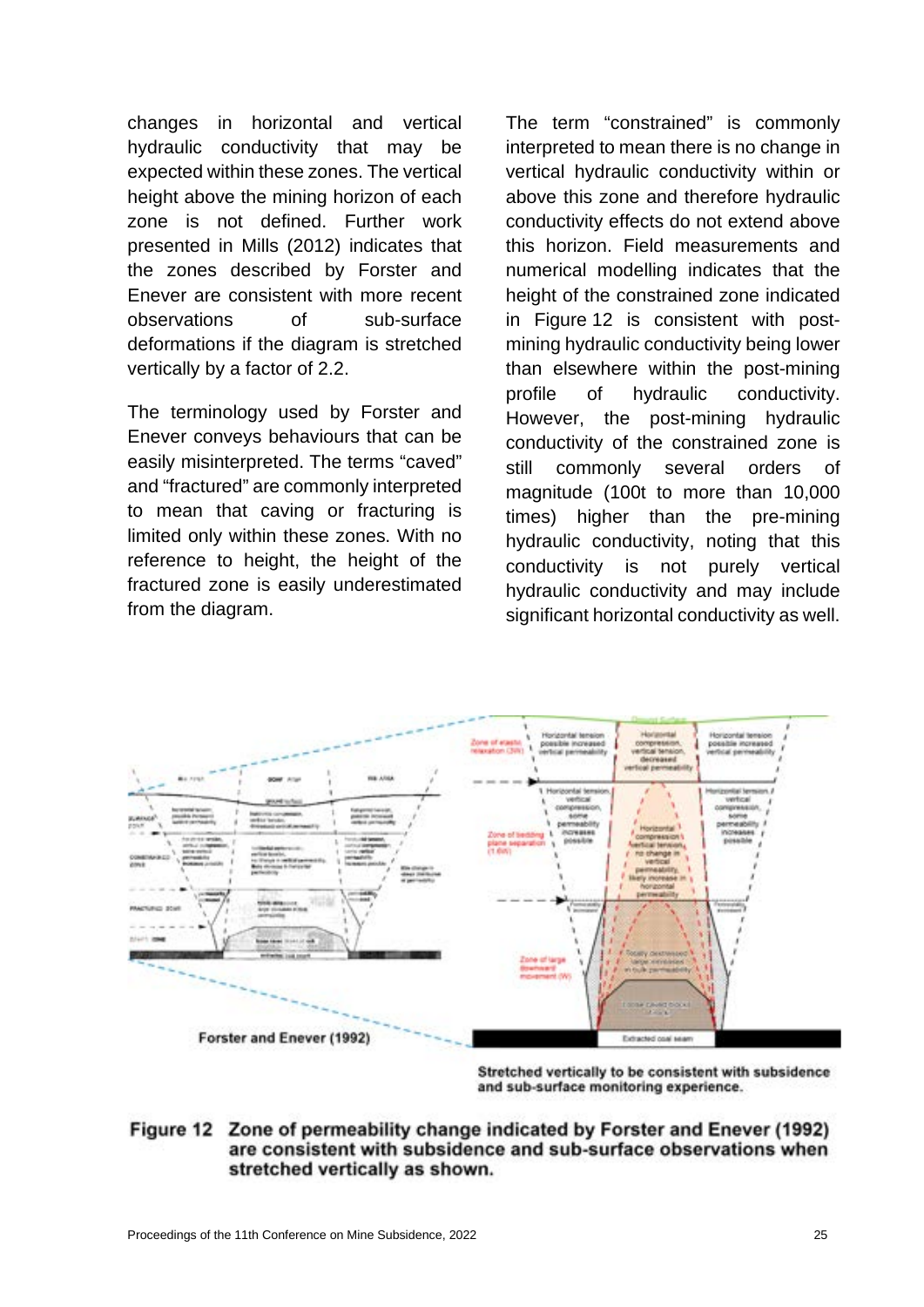Mills (2012) adopts a terminology to describe the fracturing above a single longwall panel that is intended to convey the mechanics of the processes involved.

- A zone above 3 times panel width where there is no ground movement.
- A zone of small ground movements from 1.6 to 3 times panel width above the mining horizon.
- A zone of bedding plane separation from about 1.0 to 1.6 times panel width above the mining horizon.
- A zone of large downward movement from seam level to a height above the mining horizon approximately equal to the panel width.
- A fifth zone immediately above the mining horizon where the ground is completely disturbed by mining (effectively the zone immediately above the longwall supports).

The terminologies adopted in the groundwater modelling literature should not be considered to represent the physical ground movements associated with mining.

# **5. Synthesis and Implications for Groundwater**

Figure 13 shows a representation of the zones of ground movement identified above a single extracted longwall panel using the various methods discussed in

this paper. The impacts of longwall mining on the overburden strata directly above a single extracted longwall panel are predominantly stretching in nature and decrease progressively with height to no impact at a distance above the mining horizon equal to three times the panel width. The impacts to the sides of the longwall panel are more compressive in nature. The impacts from multiple longwall panels are likely to be similar to the superposition of multiple single panels. Broad subsidence across multiple panels may lead to additional shearing in the upper overburden strata above three times the width of individual longwall panels. Further work is necessary to confirm the changes in this upper zone because it is seldom investigated.

# **5.1 Changes in Hydraulic Conductivity**

Within the zone of large downward movement to a height above the mining horizon equal to about the panel width, steeply inclined fractures are expected to develop off the longwall face as it moves incrementally along the panel and above the other goaf edges. The changes in hydraulic conductivity of strata within this zone are expected to be significant and a minimum of several orders of magnitude (1000 times) greater than the in-situ hydraulic conductivity. The height of this zone is recognised to increase with increasing in-situ horizontal stresses and may vary slightly with lithology. On average a height equal to the panel width is a reasonable first approximation.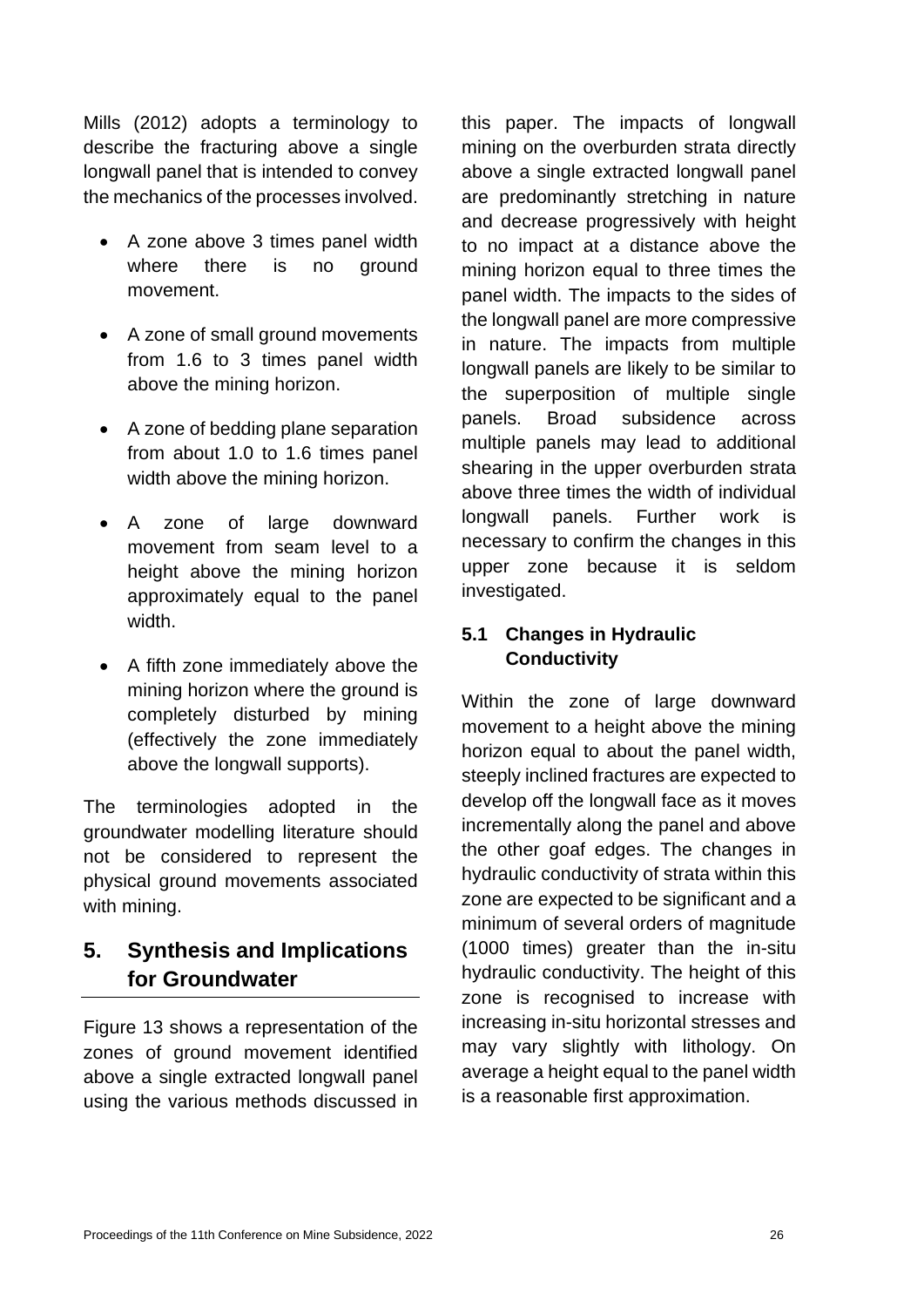

# a) Overburden caving behaviour inferred from surface monitoring and other observations.

b) Conceptualisation of overburden caving behaviour around longwall panels.

overburden strata above longwall panels based on subsidence Representations of zones of ground movement within the monitoring and field observations (after Mills 2012). Figure 13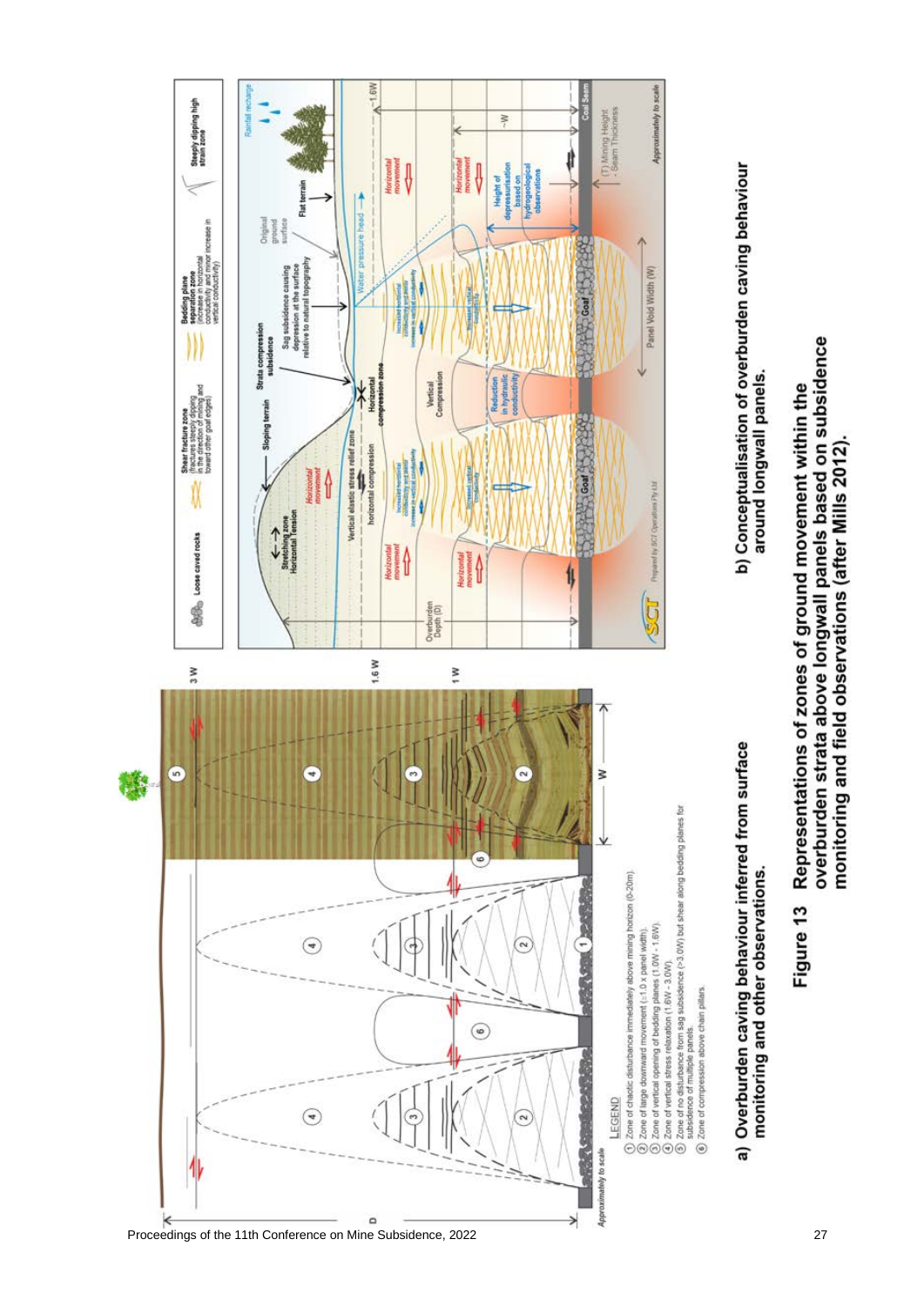Within the zone of bedding plane separation (1.0-1.6 times panel width), changes in hydraulic conductivity are expected to be dominated by changes in hydraulic conductivity in a horizontal direction, but changes in vertical hydraulic conductivity are also expected. Packer testing indicates changes in hydraulic conductivity of several orders of magnitude.

In the elastic relaxation zone (1.6-3.0 times panel width), changes in hydraulic conductivity are expected to occur as a result of stress changes on joints. The magnitude of these changes is expected to be typically less than an order of magnitude, but further field measurements are required to confirm this expectation because hydraulic conductivity in this zone is seldom investigated.

Changes in hydraulic conductivity in the compression zone above the goaf edges and the chain pillars between panels are likely to reduce as a result of the increased confining pressure. The reduction in hydraulic conductivity of this strata is expected to be of a similar quantum to the increase in hydraulic conductivity within the elastic relaxation zone.

## **5.2 Depressurisation**

A consequence of mining activity at depth is a reduction in pore pressure to zero at the mining horizon. This zone of zero pressure is referred to as the zone of depressurisation. The extent of this zone is a balance between the rate of recharge from the surface and laterally and the hydraulic conductivity of the strata through which recharge flow occurs.

During the initial development of underground roadways, the changes in pore pressure are limited in extent because the hydraulic conductivity of the in-situ strata is typically low and recharge is typically large enough to compensate. The balance between the two is enough to minimise pore pressure changes except very close to the openings.

During longwall extraction, the disturbance to the overburden strata caused by mining-induced ground movements leads to a significant change in this balance. Vertical hydraulic conductivity is increased by multiple orders of magnitude in three recognised zones that extend to a height above the mining horizon equal to three times the panel width. For most mining geometries, hydraulic conductivity directly above each panel increases through the full overburden section from mining horizon to the surface. Recharge from the overburden strata to the sides of panels though unimpacted strata and from the surface where rainfall recharge is intermittent cannot typically maintain pore pressures at pre-mining levels. Drawdown in pore pressure to zero pressure occurs as a result.

Tammetta (2012) presents a comprehensive review of depressurisation resulting from longwall mining at 33 sites worldwide where information was available to indicate the height of depressurisation and 110 additional sites where the height of depressurisation could be inferred as either above or below the indicated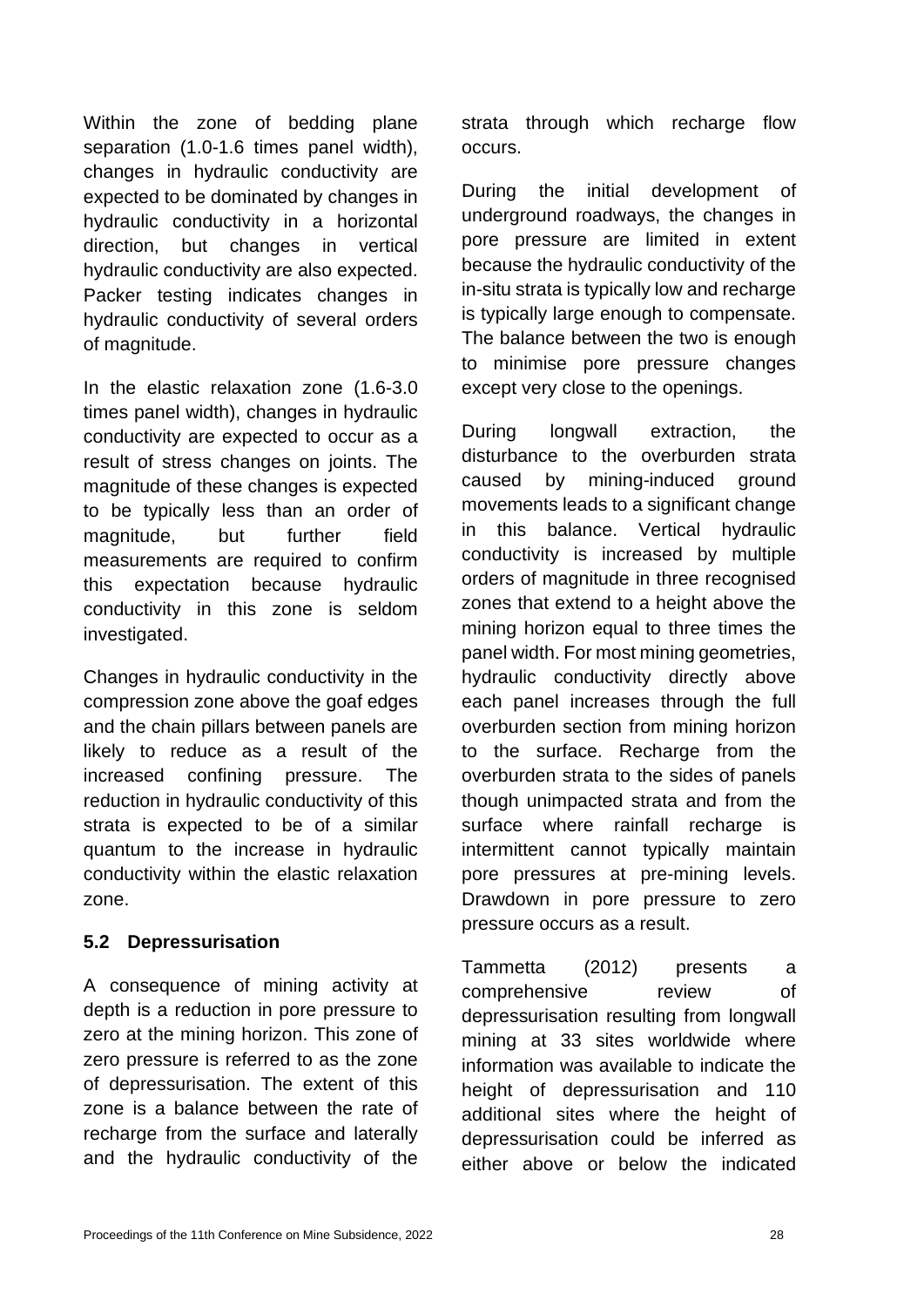horizon. From this information, a relationship indicating the height of depressurisation was determined as:

$$
H = f(w, t^{1.4}, d^{0.2})
$$

where H is the height of depressurisation above the mining horizon, w is the panel width, t is the seam thickness mined and d is the mining depth. Tammetta developed this formula to indicate the height of complete groundwater drainage on the assumption, based on Darcy's Law, of zero pressure equalling complete drainage. Further work indicates that the assumption of complete drainage is not valid, but the formulation is nevertheless suitable to indicate the height of depressurisation. Subsequent to its release, the Tammetta formula has been validated at multiple locations as indicating the height of depressurisation.

The components of the Tammetta formula were determined from consideration of hydrogeological information without reference to the physical processes associated with subsidence. Nevertheless, the formulation is found to be entirely consistent with the physical processes that contribute to subsidence. These include a linear relationship with panel width, an exponential relationship of seam thickness extracted, and a weak relationship with depth. The linear relationship of ground disturbance with panel width is clearly evident in the discussions above. The exponential relationship of height of depressurisation with seam thickness mined is consistent with observations that ground disturbance increases exponentially with seam thickness mined (ACARP, 2009).

The weak relationship with depth is consistent with the observation of a greater height of disturbance with increased in-situ stress.

## **5.3 Groundwater Impacts**

Groundwater impacts are observed to result from the combination of:

- significant increases in hydraulic conductivity, typically throughout the entire overburden section
- the creation of a large zone of zero pressure within the overburden strata.

Prior to mining, there is effectively no hydraulic gradient to drive flow and the hydraulic conductivity of the strata is low. Post longwall extraction, there is a significant increase in hydraulic conductivity due to the ground disturbance and a hydraulic gradient, assisted by gravity, is created between the water table and the zone of zero pressure above the longwall panel. These changes inevitably lead to downward flow toward the mine.

The degree of disturbance to the groundwater depends on a combination of other effects, principally the rate of rainfall recharge and the presence of overlying aquifers capable of lateral recharge from rainfall over a larger area. Given the significant ground disturbance directly above the mining area, direct rainfall recharge is typically the more significant.

A range of observations challenge conventional understanding of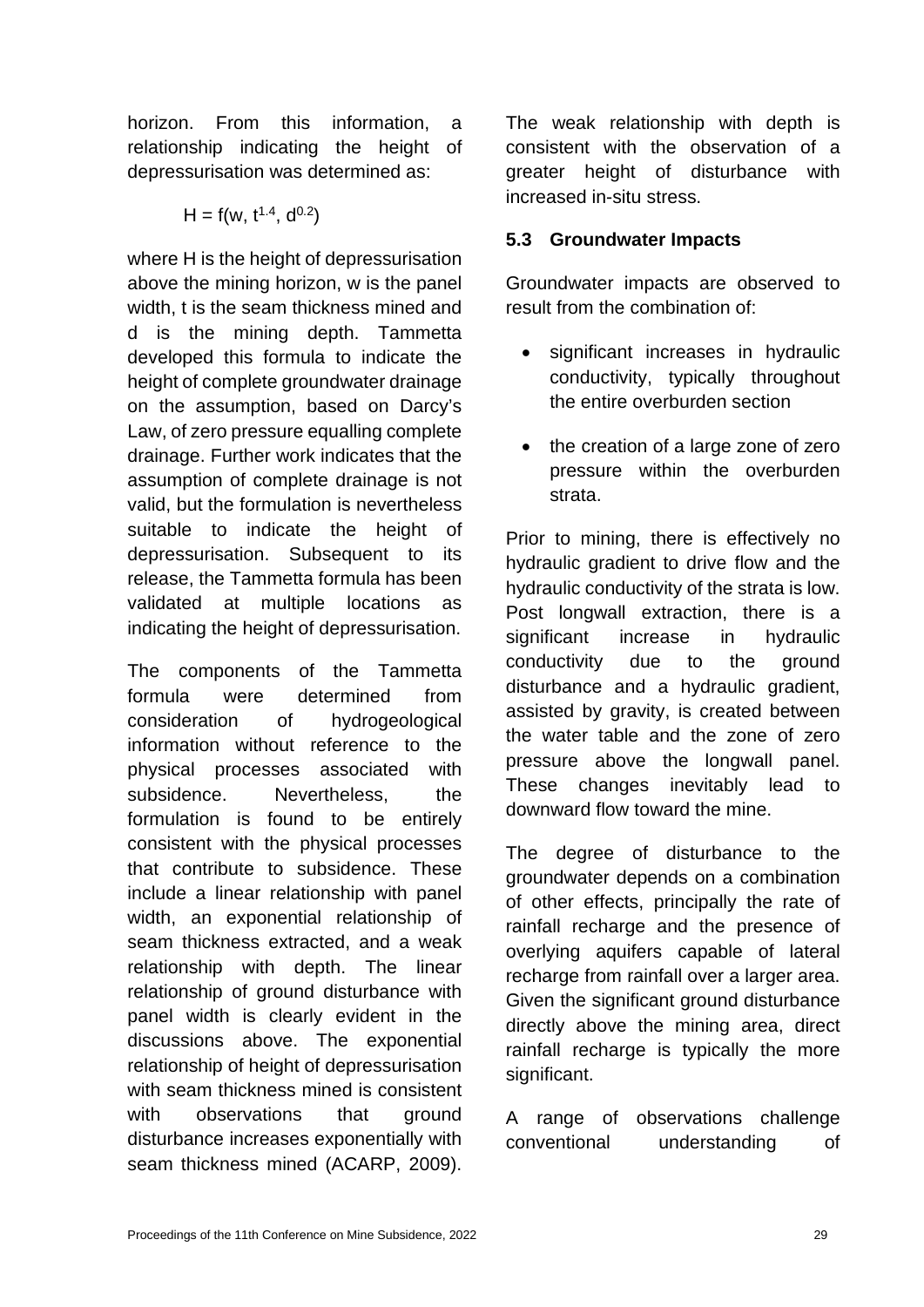groundwater interactions with longwall mining. These include:

- 1. For mines operating at overburden depths of up to about 300 m, significant inflows to the mine are observed soon after rainfall events and the inflow is volumetrically consistent with the intensity of the rainfall event.
- 2. Annual mine inflow rates to underground mines operating at overburden depths of up to about 300m typically increase linearly with area of longwall extraction at a rate that is equivalent to 25% of annual rainfall. If lateral flow was the only source of recharge through the mine perimeter, initial mine inflows would be high because the first panel mined creates the biggest perimeter change and each additional longwall mined would only contribute a small increment associated with the increased perimeter created by the addition of that panel.
- 3. Post-mining profiles of pore pressure indicate close to zero pressure throughout the overburden section up to the height of depressurisation.
- 4. The chemistry of water flowing into the mine is consistent with strata water and not initially consistent with meteoric water (rainwater). The chemistry is observed to change over extended periods of time to include an increasingly greater proportion of rainwater.

Conventional understanding of the groundwater flow is based on Darcy's Law. When there is a zone of zero pore pressure, Darcy's Law would indicate complete drainage of all stored water within that zone. Yet, although the pore pressure is zero, the water that flows into the mine following a rainfall event is strata water and not rainfall.

Further work is required to isolate the mechanics of the processes involving the storage of groundwater within the overburden strata. Current information indicates a storage mechanism based on capillary storage within unsaturated strata and flow reactivated by saturation. As a rainfall event occurs on the surface, surface water migrates downward causing saturation in the upper groundwater that enables downward flow of stored water into the deeper groundwater. This process progresses downward until a volume of strata water equal in volume to the rainwater that entered at the surface flows into the mine. Once the rainfall event is over, desaturation progresses downward and halts the flow throughout the overburden section. Measurements of water chemistry over time indicate the volume of water able to be stored within a subsided goaf is approximately equal to the fracture volume created by mining. An upper limit on this fracture volume is the difference between mining height and surface subsidence.

A mechanism of this nature would be consistent with all the various observations. However, to implement such a mechanism in numerical models of groundwater behaviour remain aspirational. In the interim, groundwater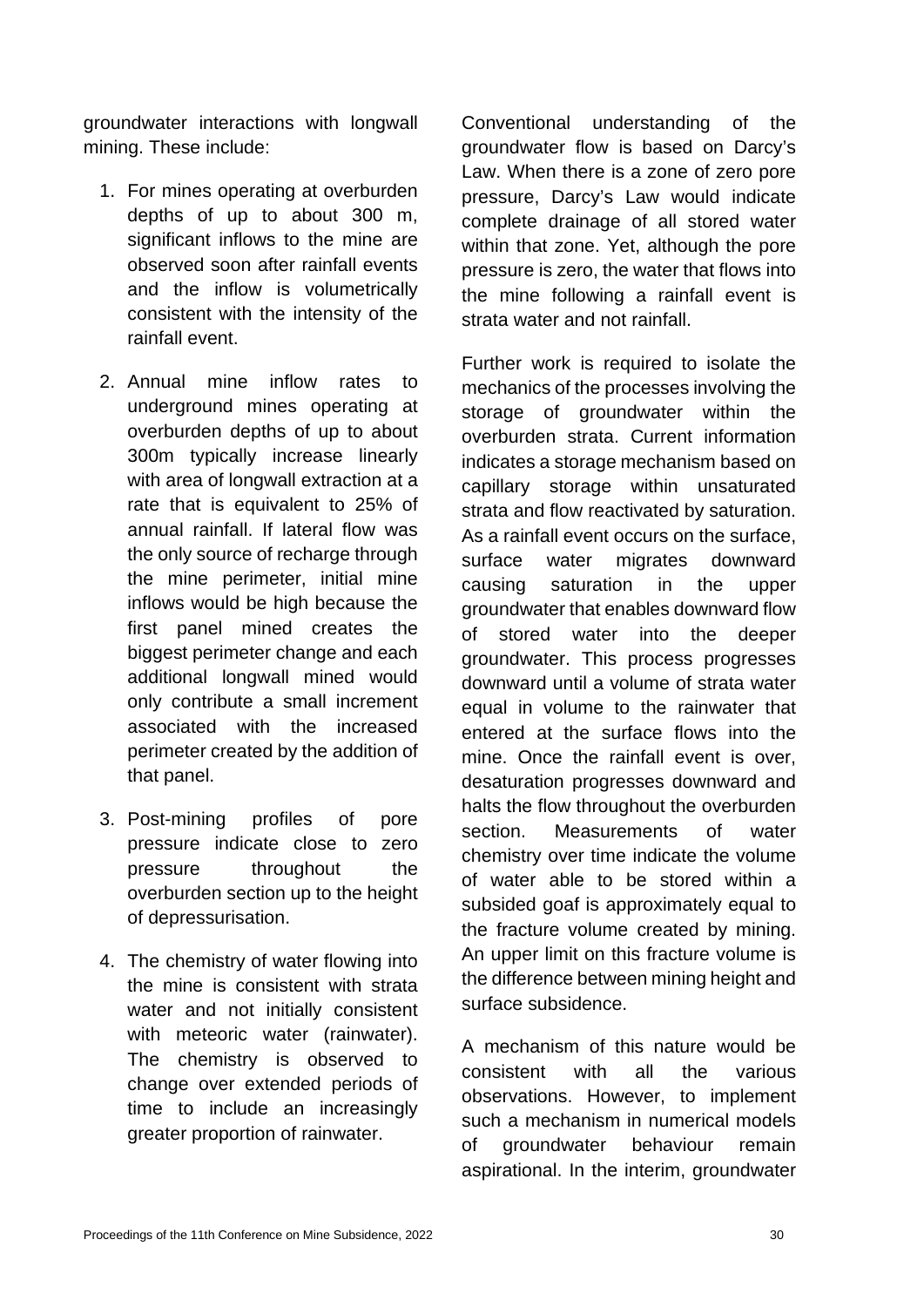models based on Darcy's Law rely on interpretations of overburden caving processes that are not consistent with observation.

# **6. Conclusions**

A review of subsidence mechanics indicates that there is considerable understanding of subsidence processes available to inform subsidence impact assessments. Some of that understanding was available 50 years ago and has been lost through the attrition due to age of key people. It remains a challenge to the industry to limit this loss as we approach another period of retirement of people holding key expertise within the industry.

The mechanics of subsidence processes can be divided into components on the basis of physical processes that affect vertical subsidence and horizontal movements. These processes contribute to sub-surface movements that impact groundwater.

Surface subsidence and sub-surface monitoring provide strong evidence that an arch-shaped zone of tensile/stretching ground disturbance occurs above individual longwall panels:

- to a height above the mining horizon approximately equal to the width of the longwall panel as steeply inclined fracturing parallel to the longwall face and other goaf edges,
- to a height of 1.6 times panel width as bedding plane separation, and

• to a height of three times panel width as elastic relaxation.

Strata dilation caused by mining-induced fracturing causes reduced vertical subsidence in flat terrain and lateral movement in sloping terrain. Lateral movements are not limited by panel geometry but by surface topography. Impacts to adjacent river channels become possible whenever the slopes leading to that channel are mined under.

Horizontal movements caused by stress relief and strata dilation require shear planes to develop outside the mining area. Shear planes associated with stress relief are observed to occur up to several kilometres at some sites. These shear planes are typically located just above the mining horizon. Shear planes associated with strata dilation are typically located just below the floor of adjacent valleys. Monitoring experience indicates these shear planes may be at close to limiting equilibrium prior to mining and have residual friction angle of 9°-14°.

Groundwater interactions above longwall panels are not consistent with Darcy's Law and refinement of groundwater modelling codes is necessary to faithfully represent the mechanics of processes that are routinely observed above extracted longwall panels.

# **7. References**

ACARP 2008 "Aquifer Inflow Prediction above Longwall Panels" ACARP Project C13013.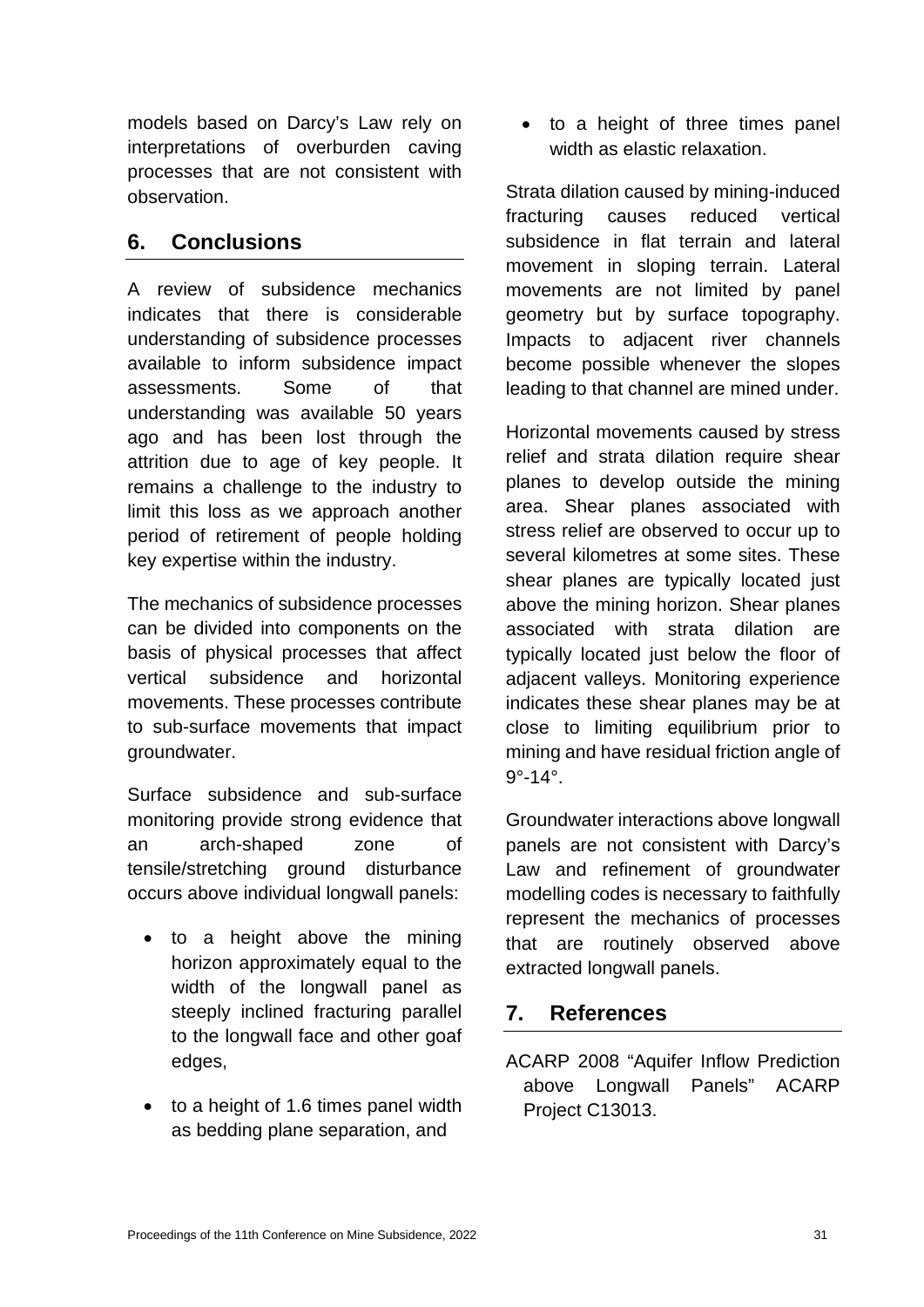- ACARP 2009 "Damage Criteria and Practical Solutions for Protecting River Channels" ACARP Project C12016.
- ACARP 2020 "Measuring the Height of Fracturing and Extracted Longwall Panels to Improve Reliability of Groundwater Impact Predictions" ACARP Project C28026.
- Baker S. & Ditton S. 2022. "Subsidence Prediction from Seam Convergence Data in Bord and Pillar Mine Workings below Newcastle CBD" These proceedings.
- Barbato J. Hebblewhite B. Mitra R. Mills K. & Waddington A.A. 2017 "Development of Predictive Methods for Horizontal Movement and Strain at the Surface due to Longwall Mining" Proceedings of the 10<sup>th</sup> Triennial Conference of the Mine Subsidence Technological Society, Pokolbin 5-7 November 2017, pp 207-222.
- Brown S. 2019 Personal communications.
- Byrnes RP 1999 "Longwall Extraction Beneath Cataract Reservoir" UNSW Master of Engineering Science Thesis, July 1999, Student Number 2132875.
- Dowdell RS 1968 Contribution to the discussion on K. Wardell and P Eynon's Paper: Structural concept of strata control and mine design. The Mining Engineer. August 1968.
- Ewy RT & Hood M 1984 "Surface strain over longwall coal mines: its relation to the subsidence trough curvature and to surface topography" International Journal of Rock Mechanics and Mining

Sciences and Geomechanical Abstracts, Vol 21, No. 3 pp 155-160.

- Forster I. & Enever J. 1992 "Hydrogeological response of overburden strata to underground mining – Central Coast New South Wales" NSW Office of Energy, Sydney.
- Gale W.J. 1986 "The application of stress measurements to the optimisation coal mine roadway driveage in the Illawarra coal measures" Proceedings of the International Symposium on Rock Stress and Rock Stress Measurements, 1-3 September 1986, Stockholm, pp 551-560.
- Gale W.J. 2001 "Advances in the understanding of complex mining problems" Keynote Address 38th US Rock Mechanics Symposium, DC Rocks 2001, 7-10 July 2001, Washington DC U.S.A.
- Gale W.J. 2010 "Stress conditions and failure mechanics related to coal pillar strength" Proceedings of Workshop on Coal Pillar Mechanics and Design, Morgantown 2010.
- Galvin J.M. 2017 "Longwall Mining Impacts on Groundwater and Surface Water: Aspects Significant to Gaining Mining Approval" Proceedings of the 10<sup>th</sup> Triennial Conference of the Mine Subsidence Technological Society, Pokolbin 5-7 November 2017, pp 37- 50.
- Gentry D.W. & Abel J.F. 1978 "Surface response to longwall coal mining in mountainous terrain" Bulletin of the Association of Engineering Geologists, Vol. XV No.2 pp 191-220.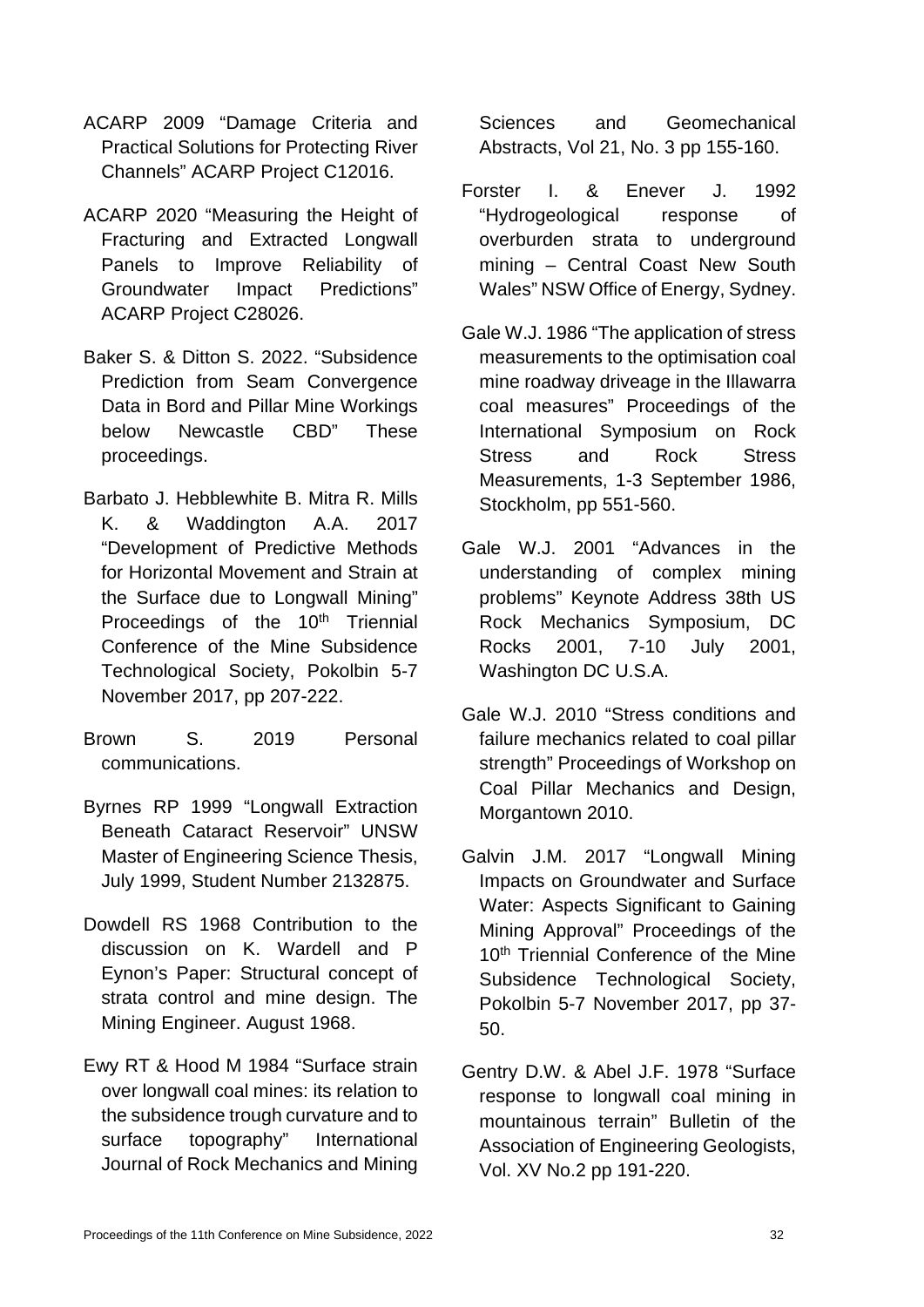- Gurtanca R.G. 1984 "Sub-surface subsidence investigation" NSW PhD Thesis (unpublished).
- Hebblewhite B. Waddington A. Wood J. 2000 "Regional horizontal surface displacements due to mining beneath sever surface topography" In: Proceedings of the 19th International Conference on Ground Control in Mining, August 8-10, 2000, pp 149- 157.
- Heritage Y. 2017 "Validation of a Subsidence Prediction Approach of Combined Modelling and Empirical Methods" Proceedings of the 10<sup>th</sup> Triennial Conference of the Mine Subsidence Technological Society, Pokolbin 5-7 November 2017, pp 193- 206.
- Holla L. 1985 "Mining subsidence in New South Wales: 1. Surface subsidence prediction in the Southern Coalfield" Department of Mineral Resources, Sydney.
- Holla L. 1987 "Mining subsidence in New South Wales: 2. Surface subsidence prediction in the Newcastle Coalfield" Department of Mineral Resources, Sydney.
- Holla L. 1991 "Mining subsidence in New South Wales: 3. Surface subsidence prediction in the Western Coalfield" Department of Mineral Resources, Sydney.
- Holla L. 1992 "The effectiveness of interpanel pillars in the control of surface subsidence" Proceedings of the 11<sup>th</sup> International Conference on

Ground Control in Mining, The University of Wollongong, pp 491-498.

- Holla L. 1997 "Ground movement due to longwall mining in high relief areas in New South Wales, Australia" In: International Journal of Rock Mechanics, Mining Sciences, and Geomechanics Abstracts, 34(5):775- 787.
- Holla L. & Barclay E. 2000 "Mine Subsidence in the Southern Coalfield, NSW Australia". Published by NSW Department of Mineral Resources ISBN 0-7313-9225-6.
- Holla L. & Armstrong M. 1986 "Measurement of sub-surface strata movement by multi-wire borehole instrumentation" Bulletin of Proceedings of Australasian Institute of Mining and Metallurgy, Vol 291 No 7 October 1986 pp 65-72.
- Holla L. & Buizen M. 1991 "The Ground Movement, Strata Fracturing, and Changes in Permeability Due to Deep Longwall Mining" International Journal of Rock Mechanics and Mining Sciences and Geomechanics Abstracts Vol 28 No 2/3 pp 207-217.
- Kapp W.A. 1973 "Subsidence at Kemira Colliery, New South Wales" Proceedings of the Symposium on "Subsidence in Mines", edited by A.J. Hargraves, Illawarra Branch of the Australasian Institute of Mining and Metallurgy, Wollongong 20-22 February 1973 – Paper 7.
- Kapp W.A. 1980 "A study of mine subsidence at two collieries in the Southern Coalfield, New South Wales"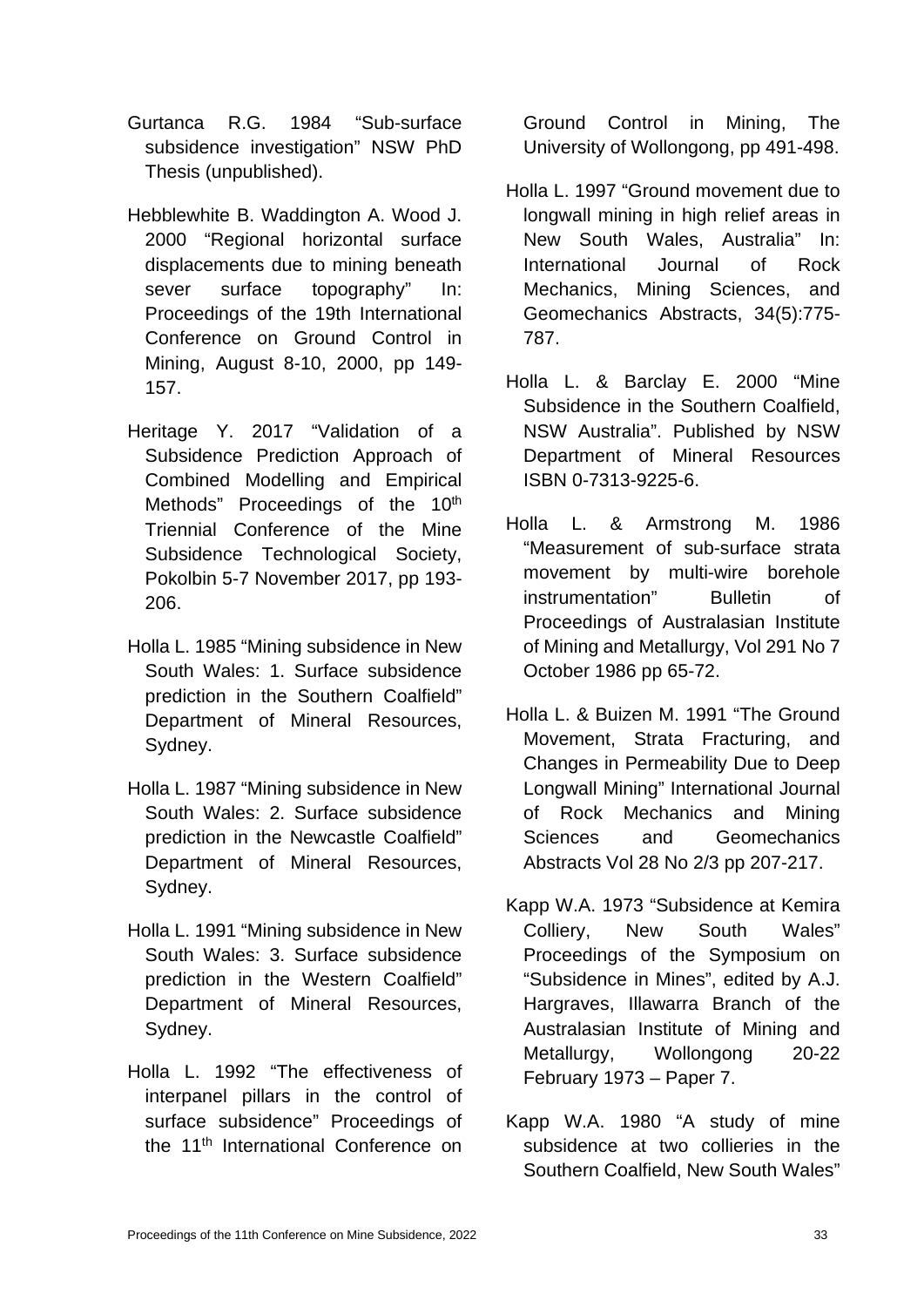Proceedings of Australasian Institute of Mining and Metallurgy, No 276 December 1980 pp 1-11.

- Kay D. 1991 "Effects of subsidence on steep topography and cliff lines" End of Grant Report Number 1446 of National Energy Research, Development, and Demonstration Program.
- Kelly M. Gale W.J. Luo X. Hatherly P. Balusu R. & Le Blanc G. 1998 "Longwall Caving Process in Different Geological Environments Better Understanding through the Combination of Modern Assessment Methods" Proceedings of International Conference on Geomechanics/Ground Control in Mining and Underground Construction 14-17 July 1998, Wollongong, NSW, Australia, Vol 2 pp 573-589.
- Lambe T.W. & Whitman R.V. 1969 "Soil Mechanics" John Wiley and Sons.
- Leventhal A. Hull T. Steindler A. & Sheppard I. 2014 "Shearing of Ashfield Shale Under the Influence of Longwall Mining" Proceedings of the 9<sup>th</sup> Triennial Conference of the Mine Subsidence Technological Society, Pokolbin 11-13 May 2014, Vol 2 pp 415-424.
- Li G. Paquet R. Steuart P Ramage R. & Perceval J. 2022 "An Introduction to the Standardised Subsidence Information Management System" These proceedings.
- McKenna G.T. 1995. "Grouted-In Installation of Piezometers in Boreholes" Canadian Geotechnical Journal, Vol. 32 pp 355-363.
- Mills K.W. 1998. "Subsidence Mechanisms about Longwall Panels" Proceedings of International Conference on Geomechanics/Ground Control in Mining and Underground Construction (GGM98), 14-17 July 1998, University of Wollongong, Vol 2 pp 745-756.
- Mills K.W. 2001. "Observations of Horizontal Subsidence Movements at Baal Bone Colliery" Proceedings of 5th Triennial Conference of the Mine Subsidence Technological Society – Current Practice and Issues, Maitland 26-28 August 2001, pp 99-112.
- Mills K.W. 2007. "Subsidence impacts on river channels and opportunities for control" In: Proceedings of the 7th Triennial Conference of the Mine Subsidence Technological Society, University of Wollongong, 26-27th November 2007, pp 207-217.
- Mills K.W. 2012. "Observations of ground movements within the overburden strata above longwall panels and implications for groundwater impacts" In: Proceedings of the 38th Symposium on the Advances in the Study of the Sydney Basin, Hunter Valley, May 10-11, 2012, pp 1-14.
- Mills K.W. 2014. "Mechanics of horizontal movements associated with coal mine subsidence in sloping terrain deduced from field measurements" Proceedings of 33rd International Conference of Ground Control in Mining July 29-31, 2014, pp 304-311.
- Mills K.W. & O'Grady P. 1998. "Impact of longwall width on overburden behaviour" In: Proceedings of Coal 98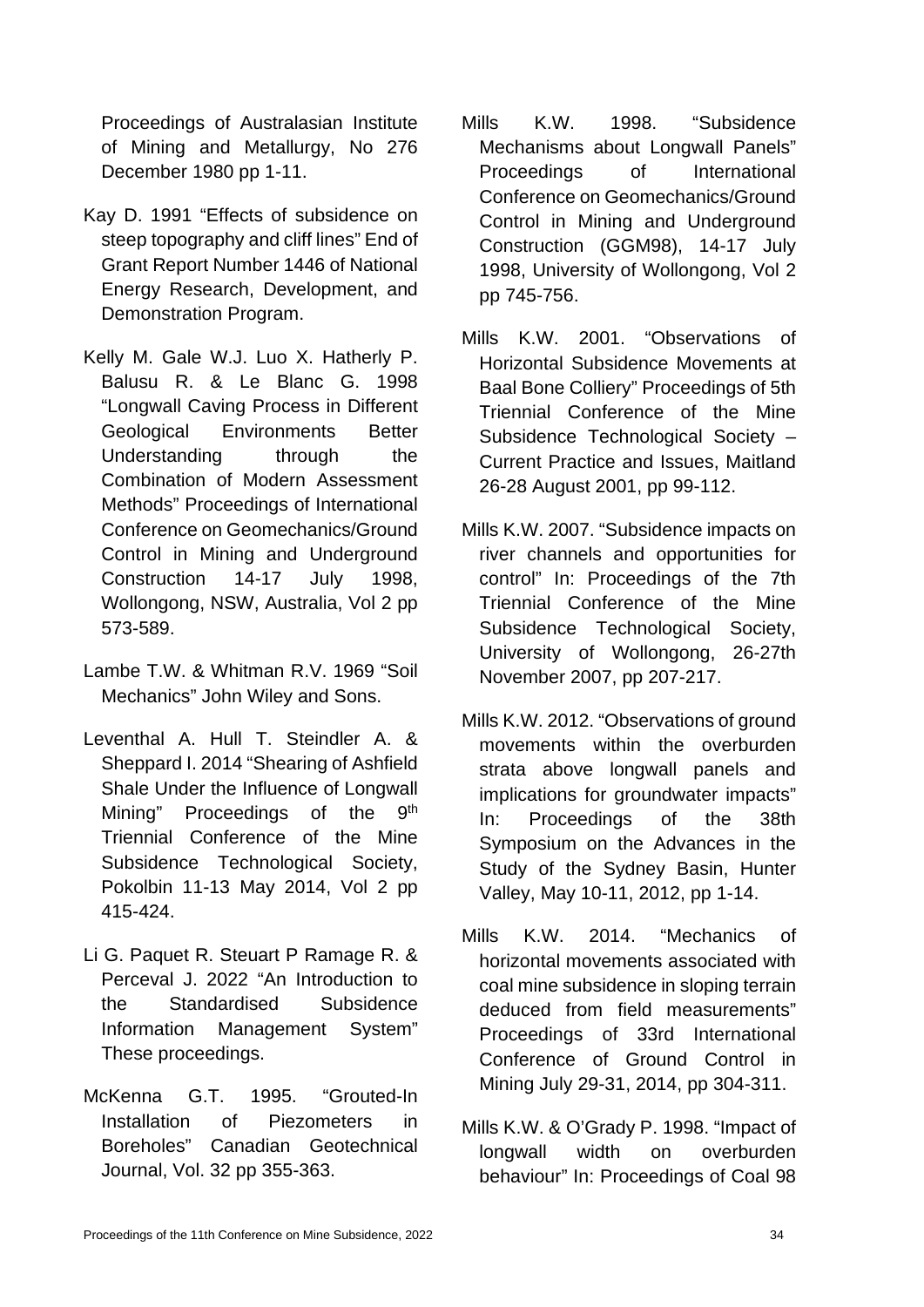Conference, Wollongong, 18-20 February 1998, pp 147- 155.

- Mills K.W. & Huuskes W. 2004. "The effects of mining subsidence on rockbars in the Waratah Rivulet at Metropolitan Colliery" Proceedings of Mine Subsidence Technological Society 6th Triennial Conference on Subsidence Management Issues, 31 October-2 November 2004, Maitland, NSW, pp 47-63.
- Mills K.W. Morphew R.H. & Crooks R.J. 2011. "Experience of Monitoring Subsidence at Ulan Coal Mine" Proceedings of 8th Triennial Conference on Mine Subsidence, Pokolbin, NSW pp 89-100.
- Mills K. Puller J. & Salisbury O. 2015. "Measurements of Horizontal Shear Movements Ahead of Longwall Mining and Implications for Overburden Behaviour" Proceedings of the 34<sup>th</sup> International Conference on Ground Control in Mining, Morgantown WV, 28-20 July 2015, pp 154-159.
- Mills K.W. Selmo D. Todd J.B. Puller J.W. Nemcik J.A. Simonovski Z. 2015. "Experience of using the ANZI strain cell for stress change monitoring" Proceedings of the 9<sup>th</sup> International Symposium on Field Measurements in Geomechanics, Sydney, 9-11 September pp 589-600.
- Mills K. & Blacka B. 2017. "Experience of Monitoring the Interaction between Ground Deformations and Groundwater above an Extracted Longwall Panel" Proceedings of the 10<sup>th</sup> Triennial Conference of the Mine Subsidence Technological Society,

Pokolbin 5-7 November 2017, pp 51- 66.

- Mills K. & Barbato J. 2020. "Surface Subsidence: Australian Experience" Chapter 7 of Surface Subsidence Engineering Theory and Practice edited by S.S. Peng CRC Press/Balkema.
- Mills K. & Wilson S. 2022. "Observations of Multi-Seam Subsidence at Ashton Underground Mine" These proceedings.
- Nicholson M. Symons P. Ryder J. & Kelly C. 2022. "GNSS Based Real-time 3D Position Monitoring - Informing the Art of Subsidence Engineering" These proceedings.
- Orchard R.J. 1973. "Some aspects of subsidence in the United Kingdom" Proceedings of the Symposium on "Subsidence in Mines", edited by A.J. Hargraves, Illawarra Branch of the Australasian Institute of Mining and Metallurgy, Wollongong 20-22 February 1973 – Paper 3.
- Pells P.J.N. 2011. "A simple method of estimating far field movements associated with longwall mining" In: Australian Geomechanics, Vol 46 (3) September 2011, pp 1-8.
- Puller J. Mills K. & Jeffrey R. 2015. "In Situ Stress Measurement and Stress Change Monitoring in a Longwall Mine to Monitor Overburden Caving Behaviour and to Design a Hydraulic Fracture Treatment Program" Proceedings of the 34<sup>th</sup> International Conference on Ground Control in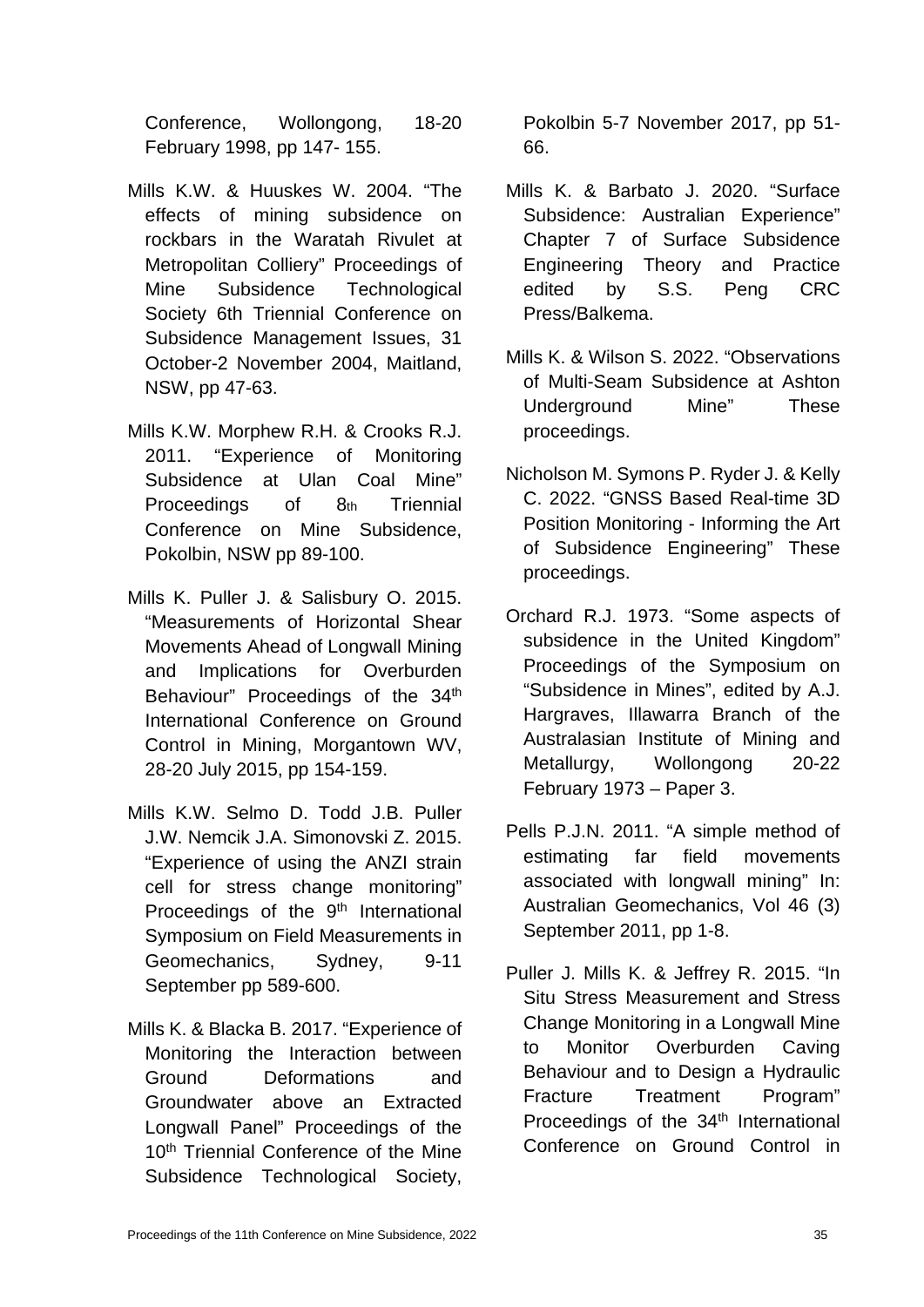Mining, Morgantown WV, 28-20 July 2015, pp 160-168.

- Reid P. 1998. "Horizontal movements around Cataract Dam, South Coalfield" Proceedings of 4<sup>th</sup> Triennial Conference of the Mine Subsidence Technological Society, Newcastle, pp 159-170.
- Reid P. 2001. "Further analysis of horizontal movements around Cataract Dam, 1980 to 1997" In: Proceedings of 5th Triennial Conference of the Mine Subsidence Technological Society, Maitland, 26-28 August 2001, pp 211-218.
- Reynolds R.G. 1977. "Coal Mining Under Stored Waters" Report to the Minister of Public Works on an Inquiry into Coal Mining under or in vicinity of the stored waters of the Nepean, Avon, Cordeaux, Cataract and Woronora Reservoirs, New South Wales, Australia. NSW Government Printer, Sydney.
- Schaller H. & Hebblewhite B.K. 1981. "Rock Mechanics Design Criteria for Longwall Mining at Angus Place Colliery" ACIRL Report 81-3, p 46.
- Seedsman R.W. & Watson G. 2001. "Sensitive infrastructure and horizontal ground movements at Newstan Colliery" In: Proceedings of 5th Triennial Conference of the Mine Subsidence Technological Society, Maitland, 26-28 August 2001, pp 171- 180.
- Tammetta P. 2012. "Estimation of the Height of Complete Groundwater Drainage Above Mined Longwall

Panels" Groundwater doi:10.1111/gwat.12003, pp 1-16.

- Tobin C. 1998. "A Review of the Newcastle Subsidence Prediction Curve" Proceedings of AusIMM No 1 1998 pp 59-63.
- Ulan Coal Mines 2016. "LW 29 End of Panel Report for Ulan Underground" Appendix 1 of Report to Resources Regulator dated 3 May 2016.
- Walsh R.V. Hebblewhite B.K. Li G. Mills K.W. Nicholson M.A. Barbato J. & Brannon P.J. 2014. "Sandy Creek Waterfall – Case study of successful management of the impacts of longwall mining a sensitive natural surface feature" Proceedings of 33rd International Conference of Ground Control in Mining July 29-31, 2014, pp 71-79.
- Waddington A.A. & Kay D.R. 1995. "The Incremental Profile Method for Prediction of Subsidence, Tilt, Curvature and Strain over a Series of Panels." Proceedings of the 3rd Triennial Conference of the Mine Subsidence Technological Society, Newcastle.
- Waddington A.A. & Kay D.R 2004. "Management information handbook on undermining cliffs, gorges, and river systems" In: ACARP Research Projects C8005 and C9607, February 2004.
- Whittaker B.N. & Reddish D.J. 1989. "Subsidence Occurrence, Prediction and Control" Elsevier Science Publishing Company ISBN 0-444- 87274-4 Vol 56.